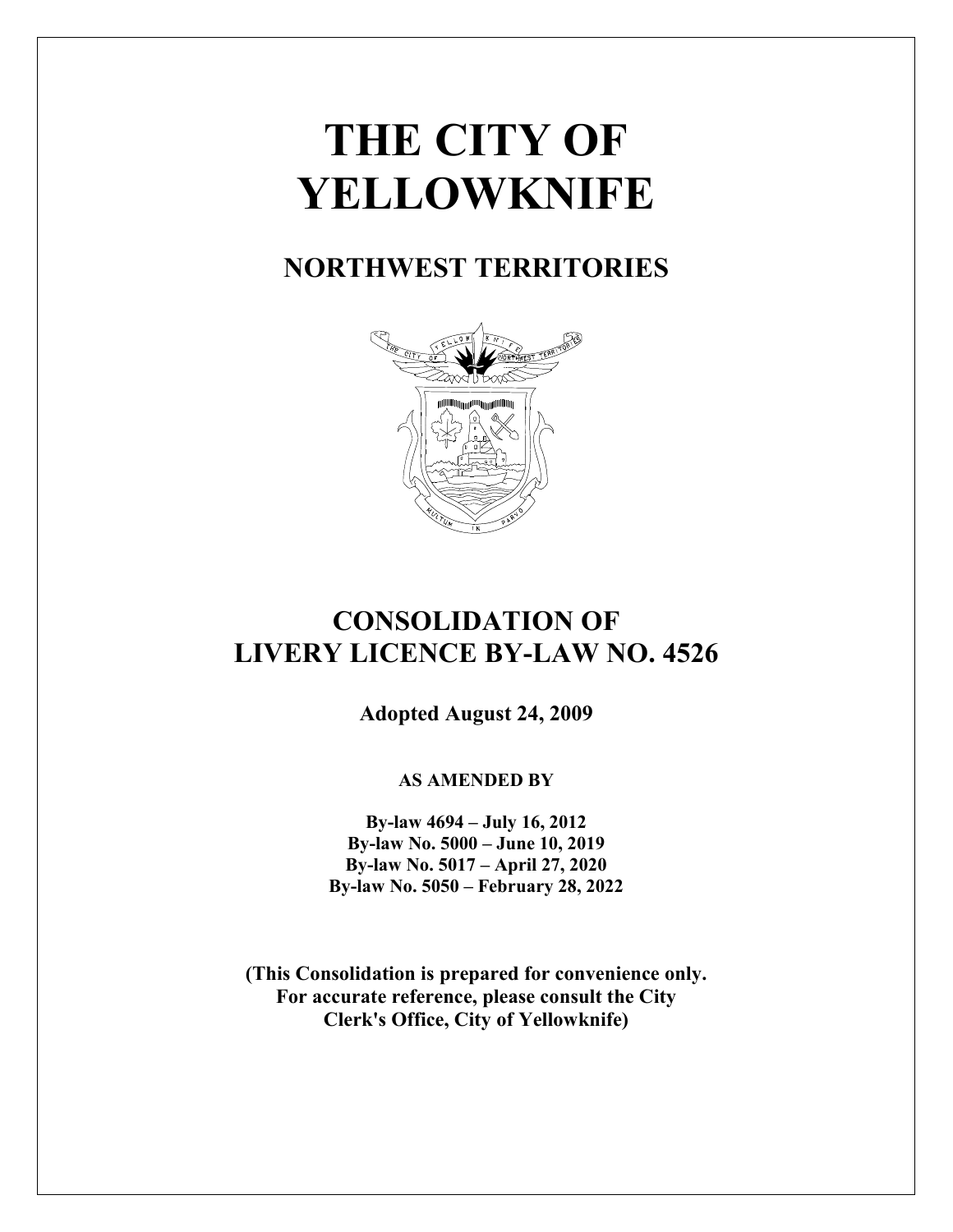#### **CITY OF YELLOWKNIFE BY-LAW NO. 4526**

A BY-LAW of the Council of the Municipal Corporation of the City of Yellowknife in the Northwest Territories, to provide for the supervision, licensing and regulation of Taxis.

PURSUANT TO SECTION 70 of the *Cities, Towns and Villages Act*, S.N.W.T. 2003, c. C-8.

WHEREAS the City of Yellowknife deems it desirable to supervise, license and regulate the operation of Taxis;

NOW, THEREFORE, THE COUNCIL OF THE MUNICIPAL CORPORATION OF THE CITY OF YELLOWKNIFE, in regular session duly assembled, enacts as follows:

#### **SHORT TITLE**

1. This by-law may be cited as the "**Livery Licence Bylaw.**"

#### **INTERPRETATION**

- 2. In this by-law:
	- (a) "**City**" means the Municipal Corporation of the City of Yellowknife;
	- (b) "**Council**" means the Council of the City;
	- (c) "**Driver**" means the holder of a valid chauffeurs permit;
	- (d) "**G.S.T.**" means the Goods and Services Tax as levied by the Government of Canada;
	- (e) "**Officer**" means a person who is appointed in accordance with the *Cities, Towns and Villages Act* as a By-law Officer to enforce the Bylaws of the City of Yellowknife and any Peace Officer who is authorized to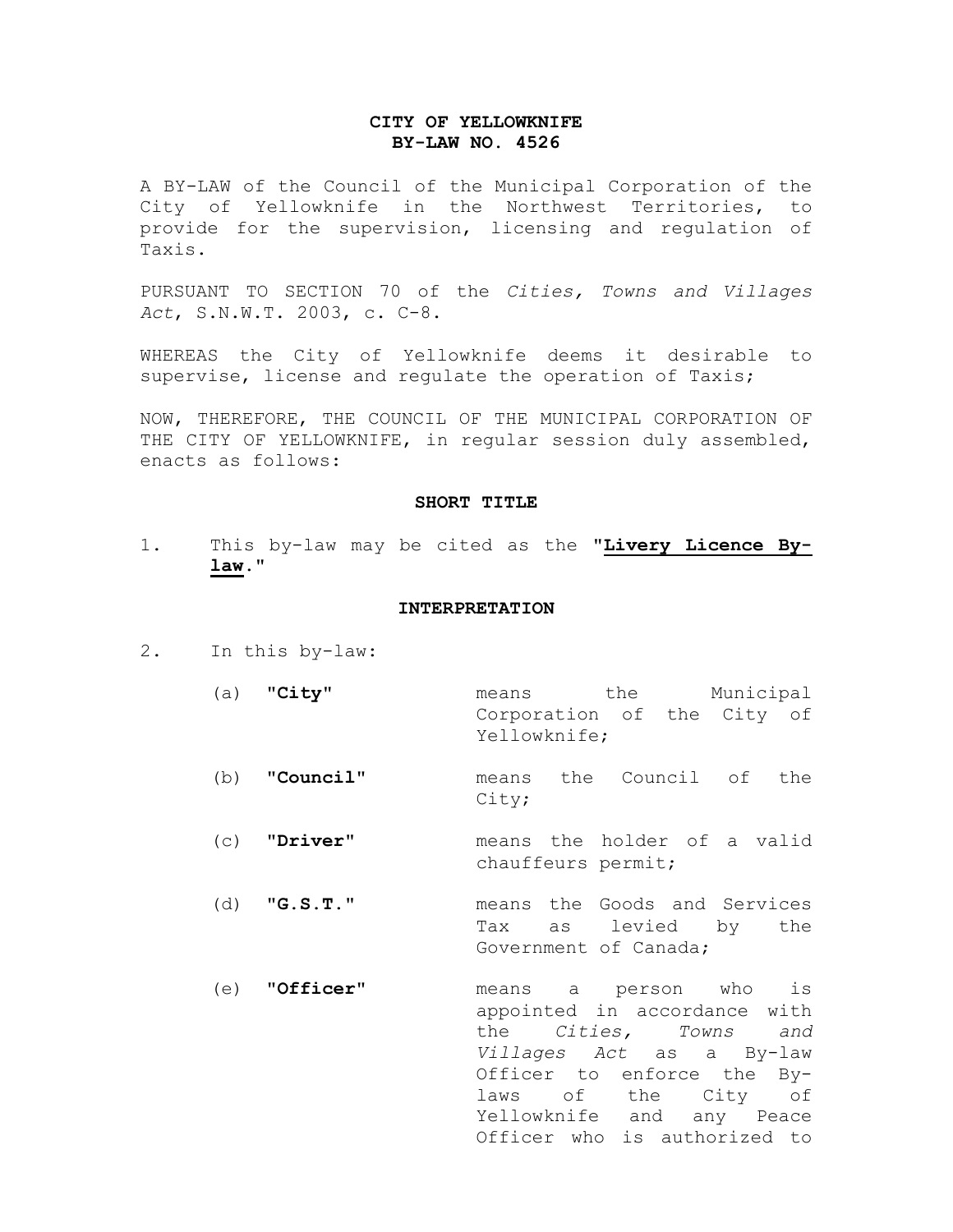**By-law No. 4526 Page 2 BT 36** enforce the By-laws of the City of Yellowknife; (f) "**Permit**" means a chauffeurs permit issued pursuant to this Bylaw; (g) "**Person**" means an individual, partnership or corporation; (h) **"Senior** means the Senior Administrative Administrative Officer of the City appointed<br> **Officer**" **pursuant** to Section 41 of the pursuant to Section 41 of the *Cities, Towns and Villages Act*, S.N.W.T. 2003,c.22, or his/her delegate; (i) "**Taxi**" means a vehicle that is used to carry for hire or profit,<br>not more than twelve more passengers excluding the Driver thereof, but does not include a bus, truck, shuttle van or an ambulance; **As amended by By-law No. 5000, June 10, 2019** (j) "**Taxi Meter Seal**" means, as the case may be, a physical seal or an encrypted software program authorized by the Senior Administrative Officer for tamper proofing the functioning of in-car Taxi Meters; (k) "**Taxi Brokerage** means a person, partnership  **Business**" or corporation which holds a valid and subsisting Taxi Brokerage Licence; (1) **"Taxi Brokerage** means a licence issued<br> **Licence"** pursuant to this By-law pursuant to this By-law;

> (m) "**Taxi Licence**" means a licence issued pursuant to this By-law;

> (n) "**Taxi Meter**" means a device that is installed in a taxi, which computes and shows the fare payable for each taxi trip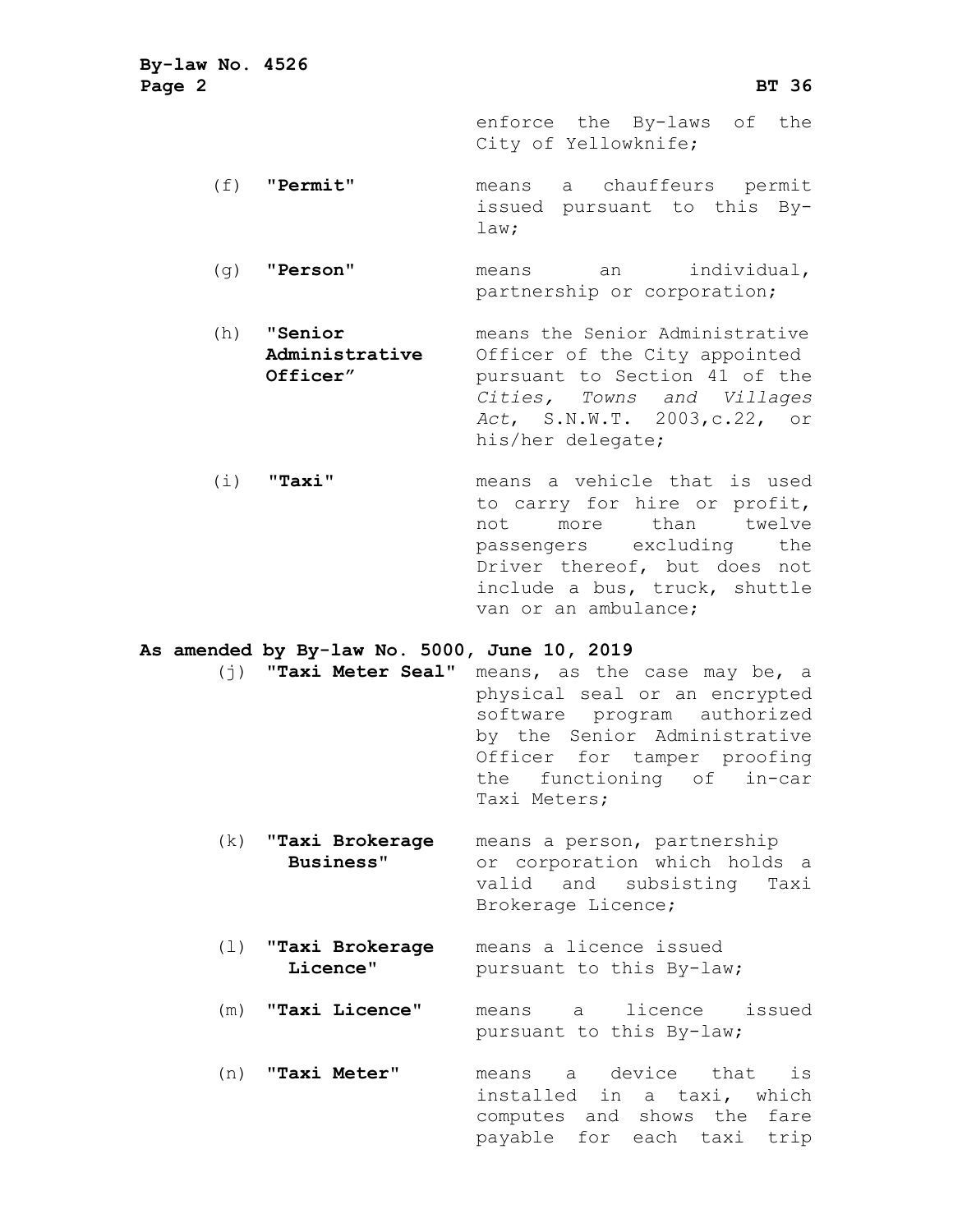**By-law No. 4526 Page 3 BT 36** calculated on the distance traveled or on waiting time elapsed or both; (o) "**Taxi Operator**" means a person, partnership or corporation which holds a valid and subsisting taxi licence issued pursuant to this By-law; and (p) "**Taxi Stand**" means an area used by a single car and designated by<br>the Senior Administrative Senior Administrative Officer to be used for the pick-up and drop-off of passengers as set out in Schedule "A" to this By-law and which is defined with a Taxi Stand sign. (q) **"Unit Number"** means a number assigned by a Taxi Brokerage Business to a

#### **BROKERAGE LICENCES**

Taxi for identification.

- 3. No person shall operate a Taxi Brokerage Business unless there is a valid and subsisting Taxi Brokerage Licence issued to the business pursuant to this Bylaw.
- 4. An application for a Taxi Brokerage Licence in Form "A" attached to this by-law shall be submitted in writing to the Senior Administrative Officer and shall include the following information:
	- (a) the name of the proprietor or if a partnership or corporation, the names of all partners, shareholders, officers or directors;
	- (b) location and description of dispatch facilities and a complete list of equipment to be used in operating the taxi brokerage business;
	- (c) a fee as prescribed in the City of Yellowknife Fees and Charges By-law No. 4436 or any successor by-law.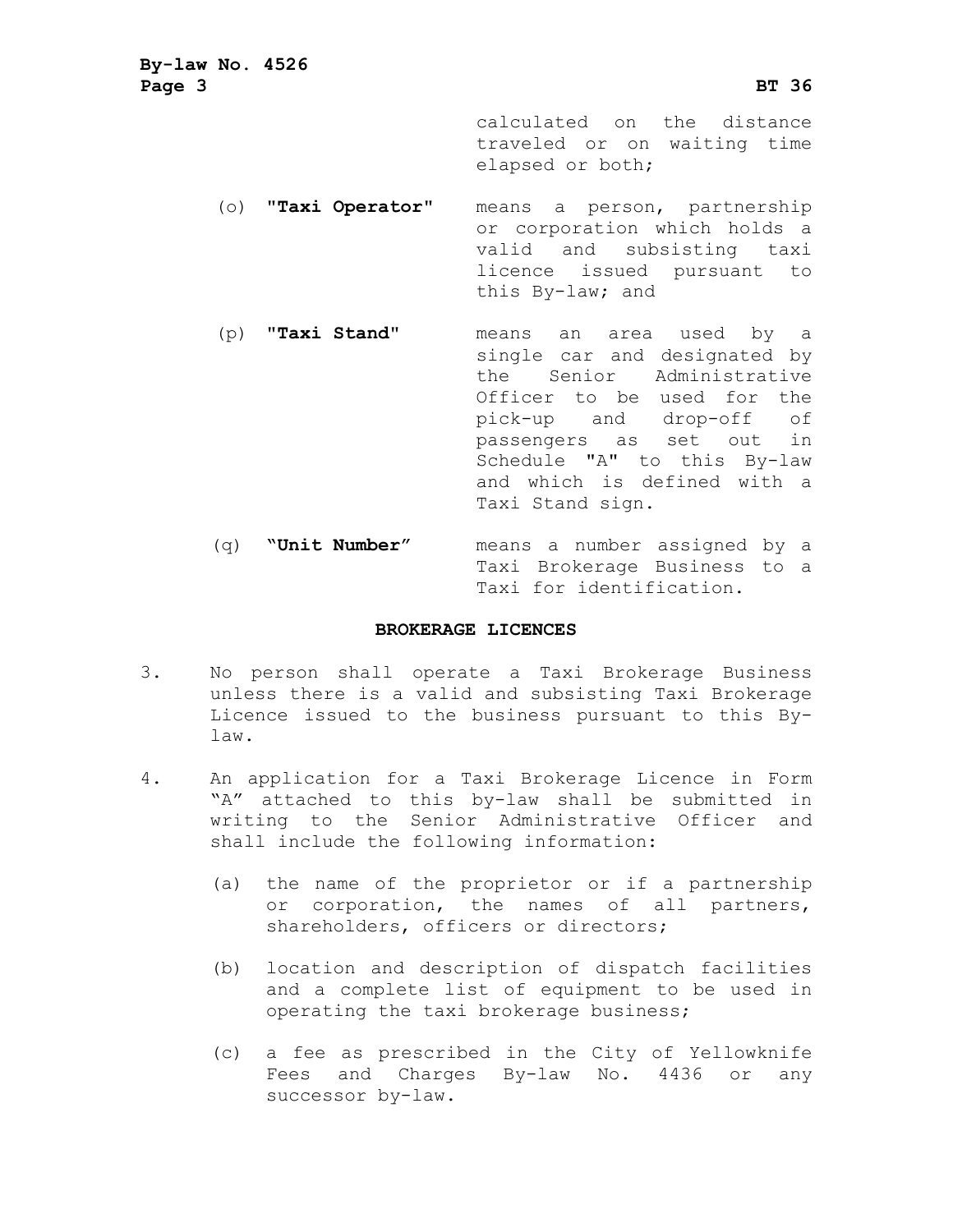## **By-law No. 4526 Page 4 BT 36**

- 5. Upon being satisfied that Section 4 has been complied with, and that the applicant has provided proof of the following:
	- (a) valid business licence;
	- (b) that the applicant is equipped with properly functioning two way radio equipment licensed by Industry Canada (Spectrum, Information Technologies & Telecommunications Sector),and/or a computerized dispatching system satisfactory to carry out the dispatch functions of a taxi brokerage; and
	- (c) that the applicant has entered into written contracts for the provision of a minimum of ten (10) taxis and for the provision of twenty-four hour dispatch service;

the Senior Administrative Officer shall issue a Taxi Brokerage Licence to the applicant.

- 6. At the request of a Taxi Brokerage Business, the Senior Administrative Officer may designate:
	- (a) the type and colour of Taxi roof lights;
	- (b) the exterior markings; and
	- (c) the exterior paint colour;

for the exclusive use of the holder of a Taxi Brokerage Licence.

- 7. All Taxis operating under a Taxi Brokerage Licence which has been assigned a colour, shall match the colour as closely as is practicable including any body parts that are replaced because of damage.
- 8. The person to whom a Taxi Brokerage Licence has been<br>issued shall at all times maintain, and have issued shall at all times maintain, available to provide 24 hour service, a minimum of ten taxis and shall have at all times:
	- (a) a valid certificate of registration as prescribed by the *Motor Vehicles Act of the Northwest Territories R.S.N.W.T. 1988,c. M-16* for each taxi;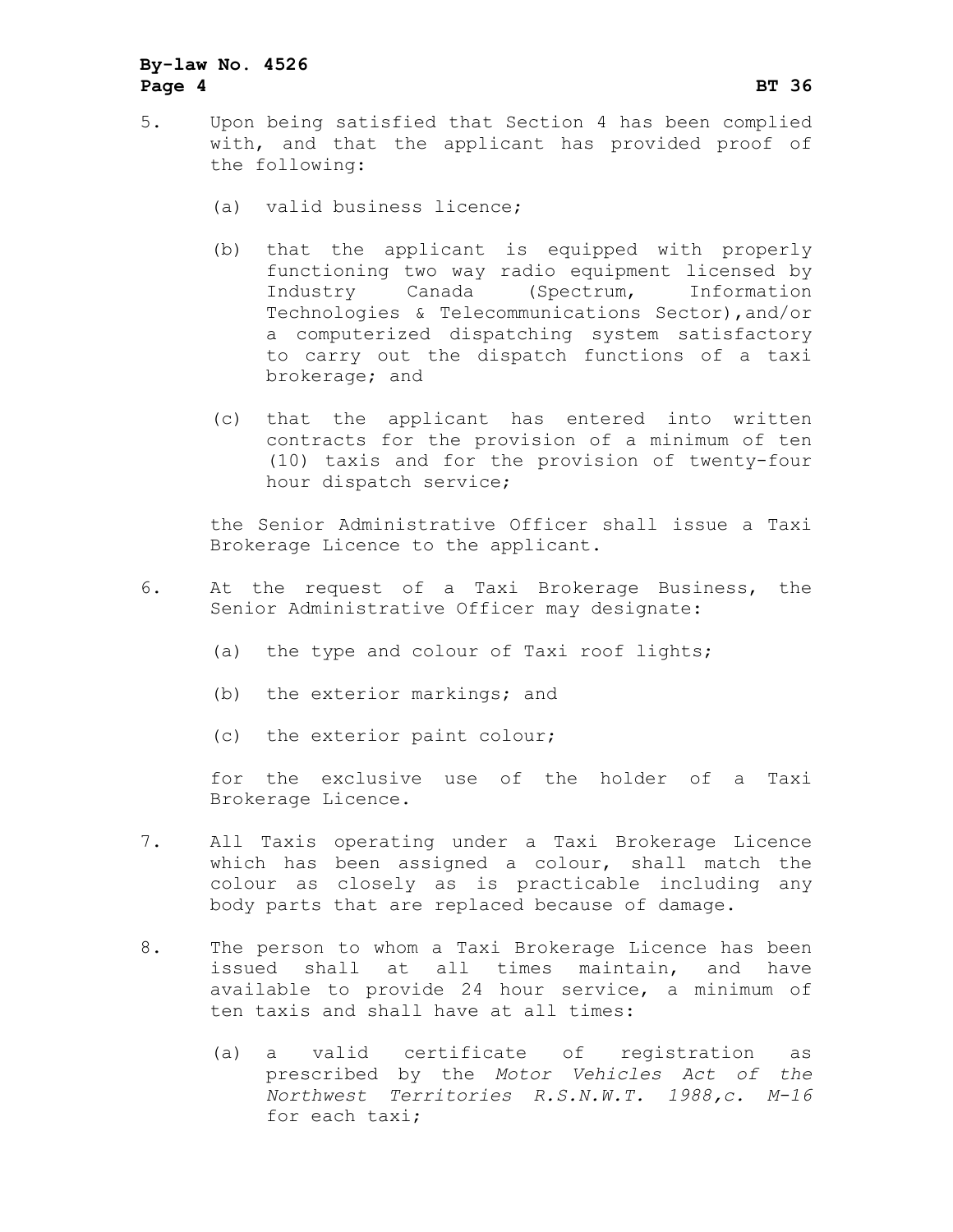## **By-law No. 4526 Page 5 BT 36**

- (b) a valid motor vehicle liability policy for each taxi; and
- (c) ten licenced taxi drivers available to operate said taxis.
- 9. The holder of a Taxi Brokerage Licence is required to notify the Senior Administrative Officer in writing when:
	- (a) the number of licensed taxis associated with the Company numbers less than 10 as required by Subsection 5(c); or
	- (b) the Company can no longer provide 24 hour service as required by Subsection 8; or
	- (c) when any licensed taxi ceases their association with the holder of the Brokerage Licence.
- 10. The Senior Administrative Officer shall cancel the Brokerage Licence whenever the minimum requirements of this By-law cannot be met.
- 11. The holder of a Taxi Brokerage licence is required to maintain:
	- (a) equipment necessary for the dispatch service in a good state of repair; and
	- (b) written records of taxi numbers and drivers working and the shifts worked and retain these records for a period of one year.
- 12. The premises of the holder of a Taxi Brokerage Licence shall be available to an Officer for inspection of the items listed in Section 11.
- 13. A Taxi Brokerage Licence shall be dated the date of issue and shall expire on April 30th following the date of issue.
- 14. A Taxi Brokerage Licence is transferable once;
	- (a) the applicant has submitted an application in Form A; and
	- (b) the Senior Administrative Officer is satisfied that the applicant has met the conditions in Sections 4 and 5.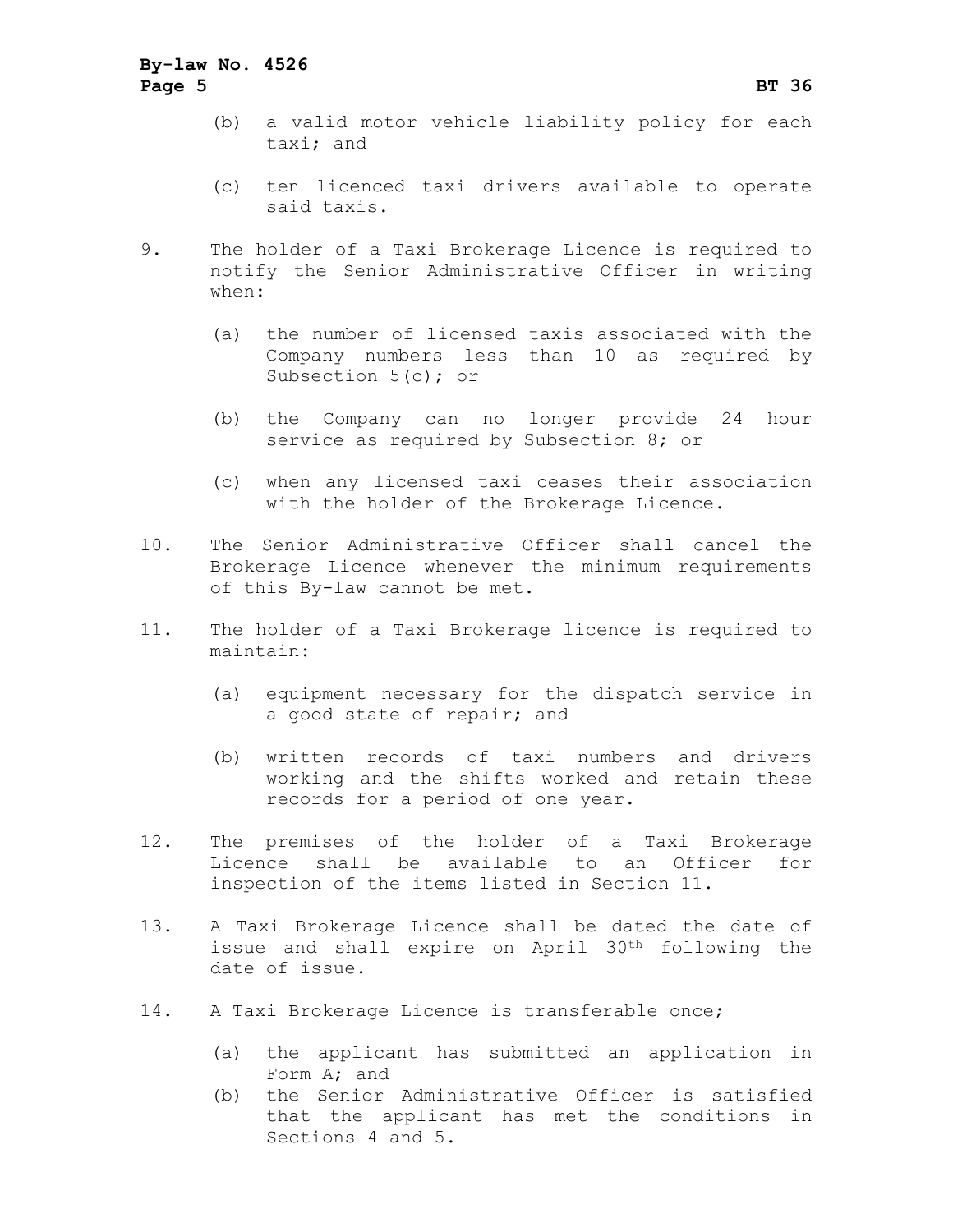#### **TAXI LICENCES**

- 15. No person shall operate a taxi within the City of Yellowknife unless there is a valid and subsisting Taxi Licence for such vehicle issued pursuant to this By-law.
- 16. An application for a Taxi Licence shall be submitted in writing to the Senior Administrative Officer as in Form "C" attached to this by-law and shall include the following information:
	- (a) vehicle description outlining make, model, year and serial number;
	- (b) a certificate of mechanical inspection completed<br>and signed by a Journeyman automotive signed by a Journeyman mechanic/technician, at a licensed automotive repair facility authorized by the City of Yellowknife, no more than thirty (30) days prior to the application; and
	- (c) for vehicles powered by propane or natural gas, a valid gas inspection sticker; and
	- (d) a fee prescribed in City of Yellowknife Fees and Charges By-law No. 4436 or any successor by-law.
- 17. Upon being satisfied that Section 16 has been complied with and that the applicant has provided proof of the following:
	- (a) valid public service vehicle registration issued pursuant to the *Motor Vehicles Act* of the Northwest Territories and insurance;
	- (b) that the vehicle is equipped with a properly functioning two-way radio licensed by Industry Canada (Spectrum Information Technologies & Telecommunications Sector)and/or a computerized dispatching system that allows for communication between the individual driver and the taxis dispatch center.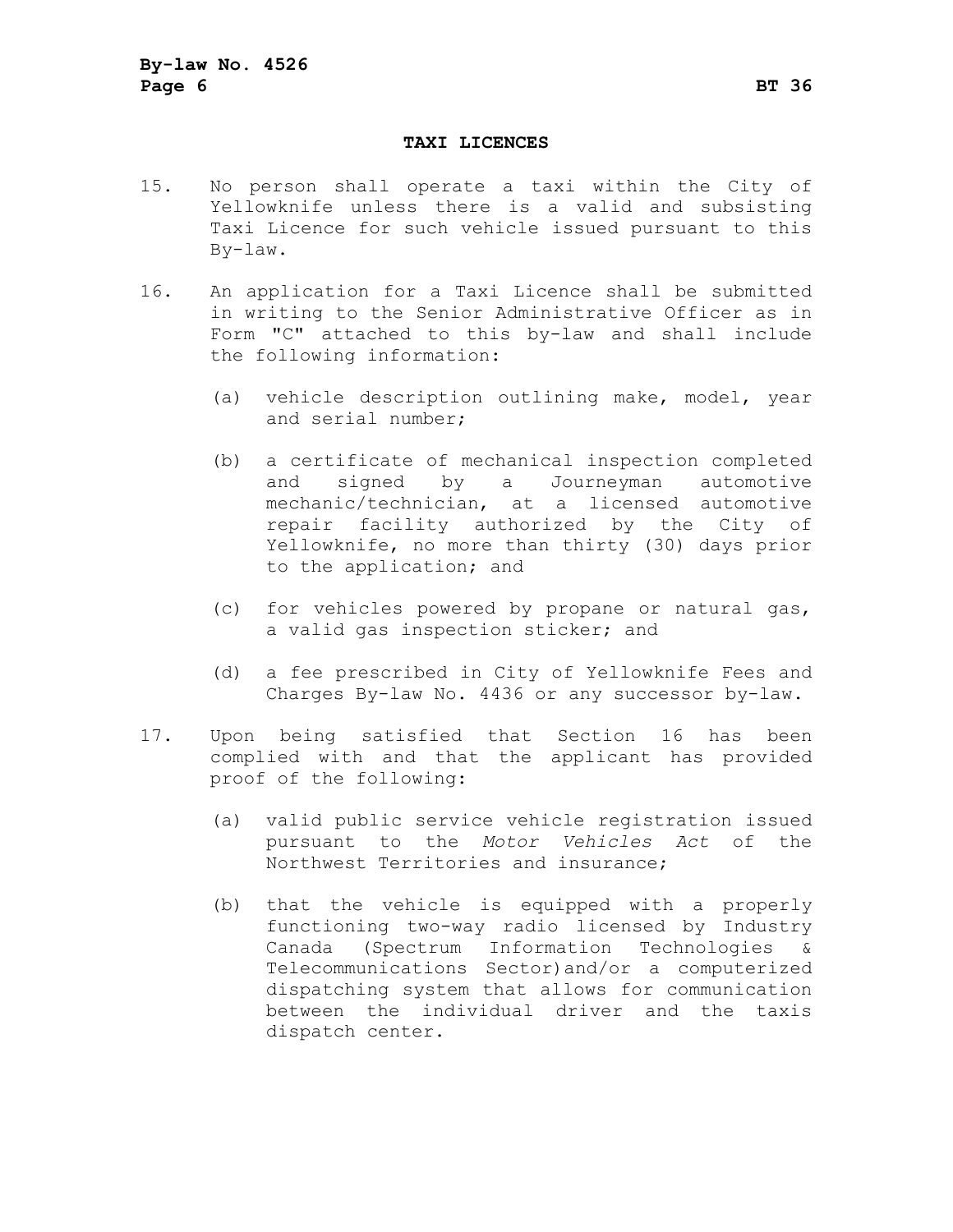## **By-law No. 4526 Page 7 BT 36**

#### **Section 17(c), as amended by By-law No. 5000, June 10, 2019**

- (c) that the vehicle is equipped with a properly functioning Taxi Meter with a Taxi Meter Seal; and
- (d) that the applicant has entered into a written contract with a Taxi Brokerage Business for the provision of 24 hour dispatch service, or that the applicant holds a valid Taxi Brokerage Licence;

the Senior Administrative Officer shall issue a Taxi Licence in the form of Form "D" and a taxi plate and the taxi plate shall be displayed prominently in the Taxi at all times.

- 18. A Taxi Licence can be transferred from one vehicle to another vehicle or from one owner to another owner.
- 19. An application to transfer a Taxi Licence in Form "E1" or "E2" attached to this By-law shall be completed and shall be accompanied by a fee as prescribed in By-law No. 4436 or any successor bylaw.
- 20. Upon being satisfied:
	- (a) with respect to an application in Form "E" that the applicant has provided proof that the taxi to whom the taxi licence is being transferred has met the applicable parts of Sections 16 and 17 of this By-law;
	- (b) with respect to an application in Form "E1" or "E2" that the taxi in respect of which the taxi licence was issued is withdrawn from use as a taxi and the two-way radio equipment and taximeter removed from that taxi;

the Senior Administrative Officer shall approve the transfer, cancel the existing licence and issue a new Taxi Licence to the applicant.

#### **Section 21, as amended by By-law No. 5017, April 27, 2020**

- 21. A Taxi Licence is effective as of the date of issue and expires:
	- (a) 12 months from the date of issue for a Taxi that is six model years old or less;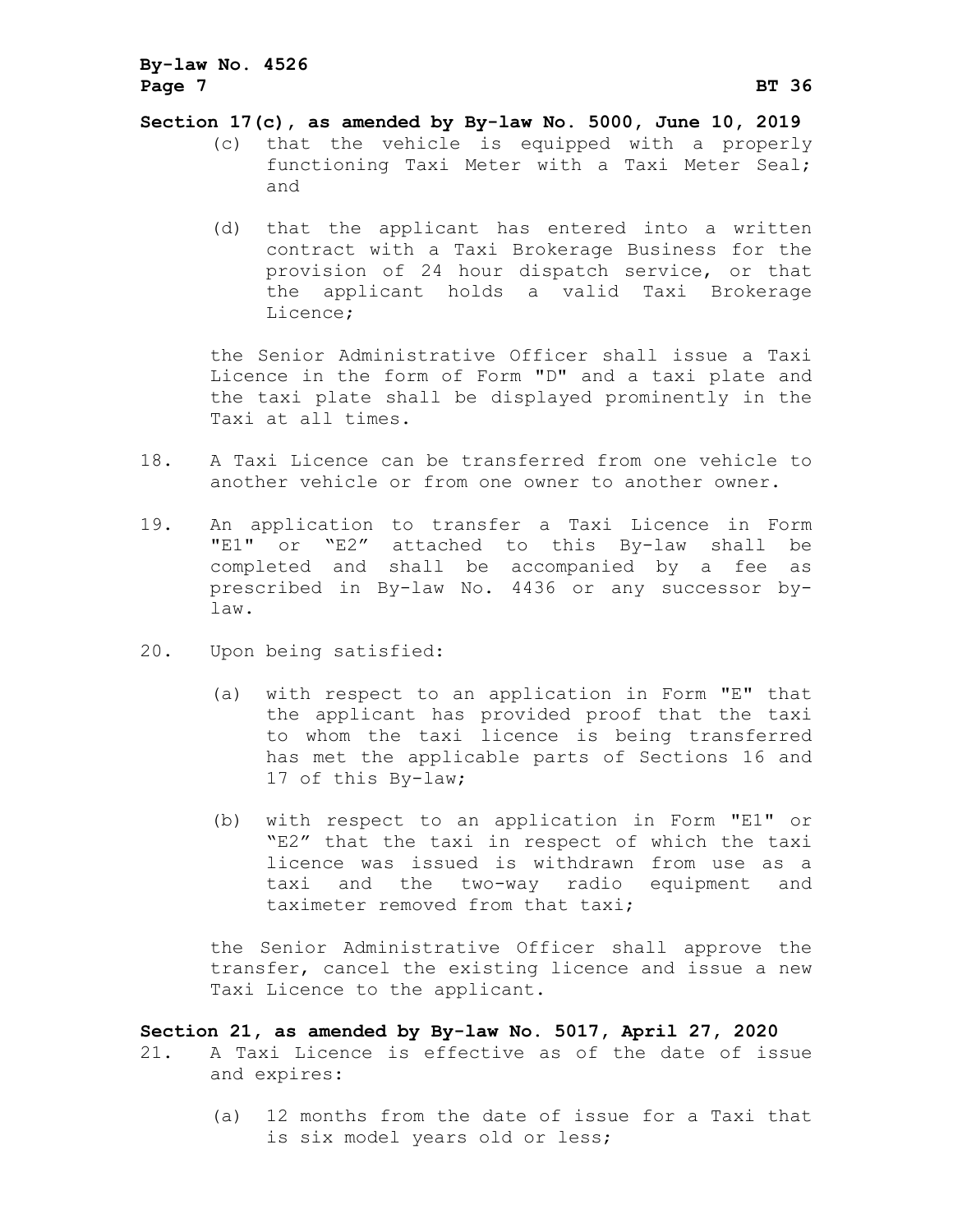- (b) 6 months from the date of issue for a Taxi that is more than six model years old; or
- (c) On any other date as directed by the Senior Administrative Officer.
- 22. Notwithstanding the specific provisions of Sections 16 and 17, a licence shall be issued or reinstated by the Senior Administrative Officer upon the direction of Council where, following an appeal filed in accordance with Section 51, Council is satisfied that the Licence should be issued or reinstated under the conditions of this by-law.

## **Section 23, as amended by By-law No. 5050, February 28, 2022**

23. Any vehicle being licensed as a taxi in the City of Yellowknife shall not be more than 15 model years old. Any vehicles that are more than six model years old must meet the inspection requirement prescribed in Section 26 on a semi-annual basis.

#### **GENERAL TAXI REGULATIONS**

- 24. No Taxi Operator shall operate or permit to be operated any Taxi unless such Taxi:
	- (a) is clean, in good mechanical repair and in safe mechanical condition; and
	- (b) has its unit number conspicuously displayed on the exterior of the Taxi in letters of a minimum of three inches in height, on each side and the rear of the Taxi; and

**Section 24(c), as amended by By-law No. 5000, June 10, 2019** (c) has a properly functioning Taxi Meter with a Taxi Meter Seal; and

- (d) has effective two-way radio and/or computerized dispatch communications with a dispatcher.
- 25. Every Taxi Operator and every Driver shall, upon demand by an Officer:
	- (a) permit an Officer to inspect any Taxi and the contents thereof; and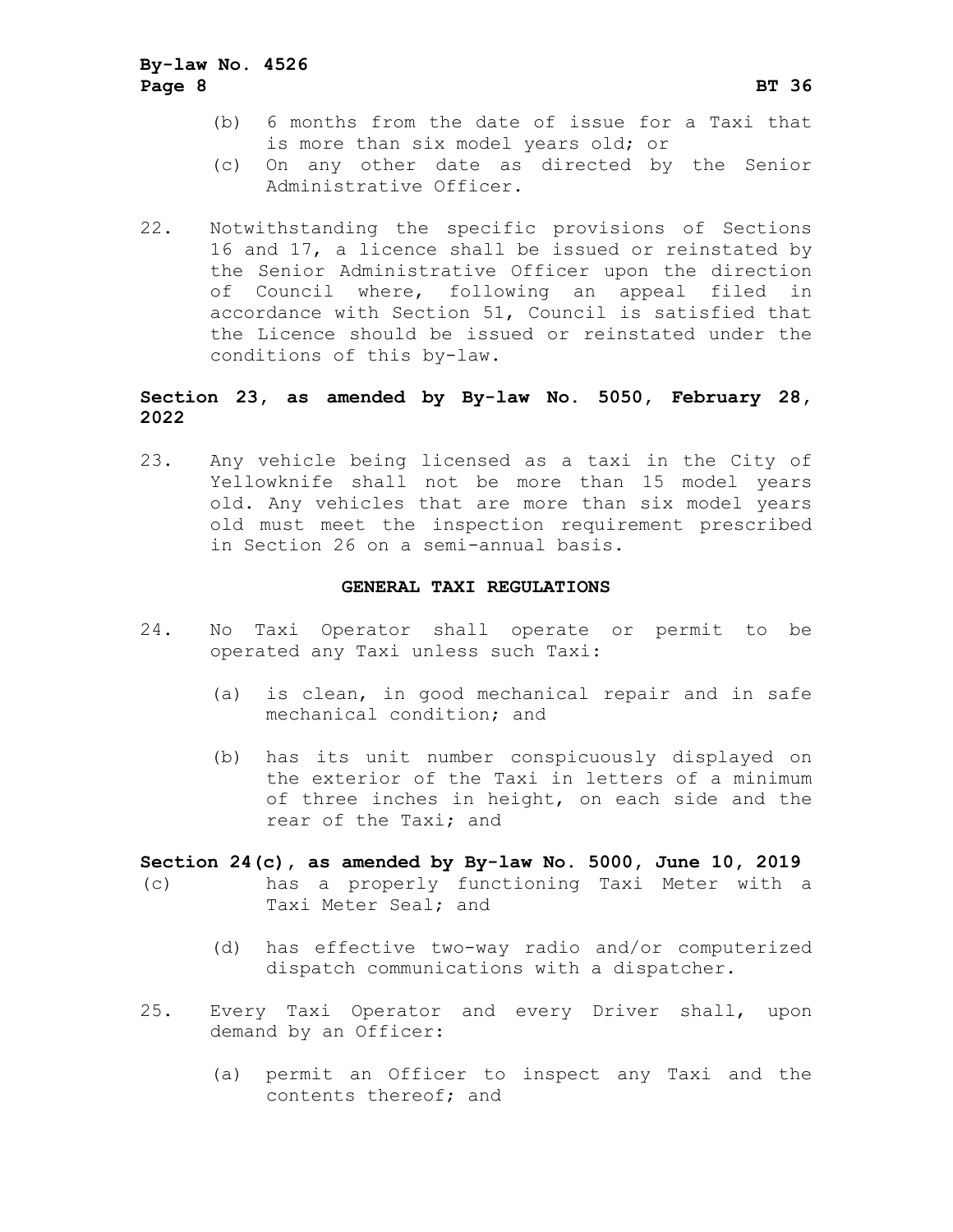- (b) submit and deliver each Taxi, under the control of such Taxi Operator and such Driver, to an Officer for test and inspection, the full cost of which shall be borne by the Taxi Operator.
- 26. Every Taxi Operator shall, once a year at a time set by the Senior Administrative Officer or his/her designate, submit and deliver each Taxi under the control of such Taxi Operator to an Officer for inspection and Taxi Meter testing, the full cost of which shall be borne by the Taxi Operator.
- 27. Every Taxi Operator delivering a Taxi for inspection and Taxi Meter testing pursuant to Section 28 shall provide complete and valid documentation including:
	- (a) a written, signed contract with a Taxi Brokerage business;
	- (b) a current Motor Vehicle Registration document and a valid motor vehicle liability insurance card; and
	- (c) a certificate of mechanical inspection completed and signed by a Journeyman automotive mechanic/technician, at a licensed automotive repair facility authorized by the City pursuant to the City of Yellowknife Business Licence Bylaw No. 3451, or any successor by-law, no more than thirty (30) days prior to the inspection;
- 28. Every Taxi Meter installed in a Taxi shall:
	- (a) be so located and so illuminated as to permit the fare to be read at all times by a passenger in the front or in the rear seat of the Taxi;
	- (b) be programmed or set to the fares authorized pursuant to the City of Yellowknife Fees and Charges By-law No. 4436 or any successor by-law; and
	- (c) have the G.S.T. payable on the metered portion of the fare included in the illuminated display on the Taxi Meter.

**Section 28(d), as amended by By-law No. 5000, June 10, 2019** (d) be sealed with a Taxi Meter Seal.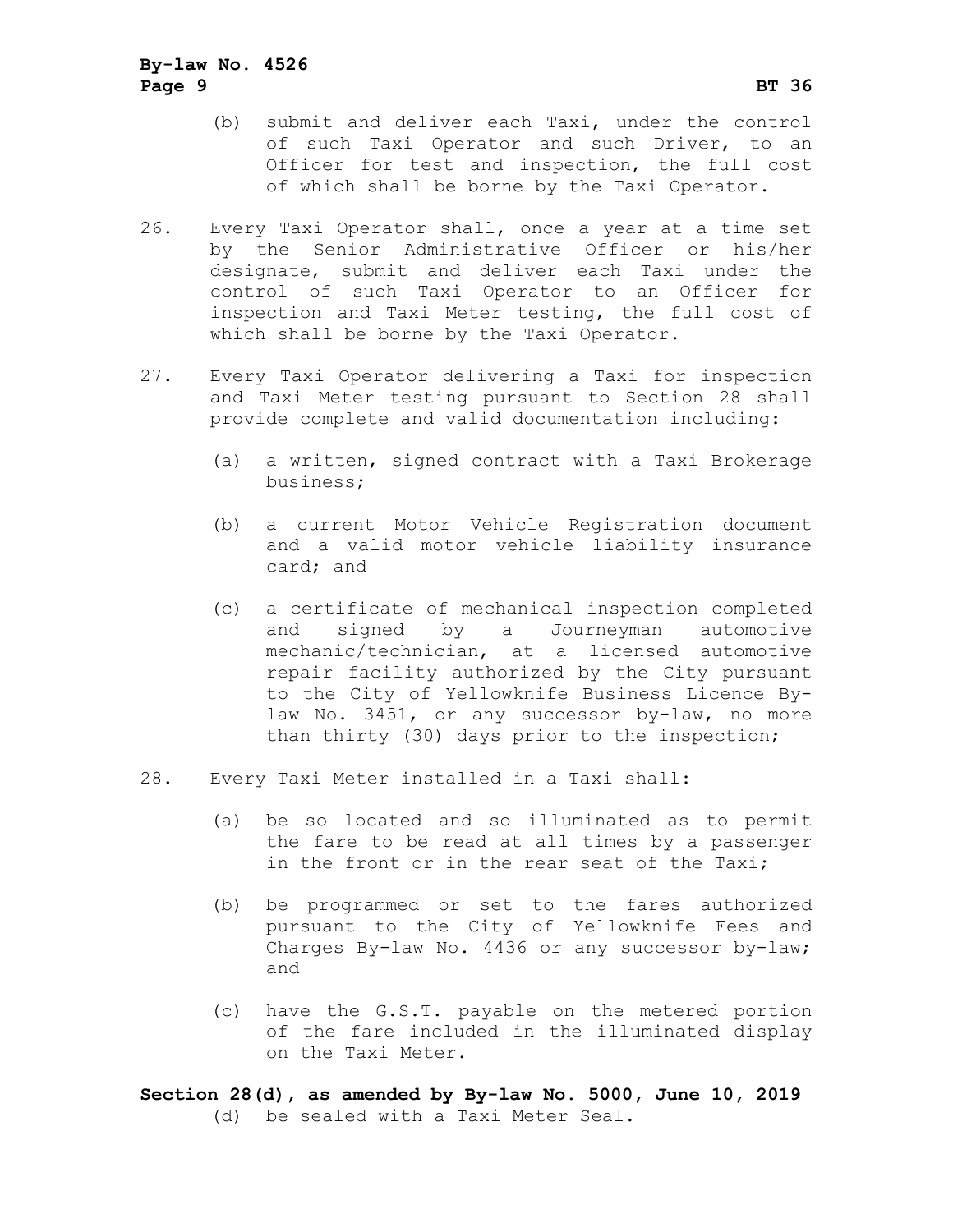## **By-law No. 4526 Page 10 BT 36**

- 29. Once sealed a Taxi Meter seal shall only be cut by an officer or a person authorized by an officer.
- 30. No person shall interfere with the proper operation of a Taxi Meter installed in a Taxi.

#### **CHAUFFEUR'S PERMITS**

- 31. No person shall operate a Taxi without a valid Chauffeur's Permit issued under this By-law.
- 32. No person shall be issued a Chauffeur's Permit unless the person:
	- (a) has attained the full age of twenty-one years;
	- (b) has a valid Class 1, 2, 3 or 4 Driver's Licence issued under the *Motor Vehicles Act* of the Northwest Territories;
	- (c) has completed an application and statutory declaration as set out in Form "F";
	- (d) has provided a criminal records check, no older than 30 days from the date of the application, with an indication of no criminal convictions, or in the case where there are criminal convictions, a true copy of his/her criminal record as confirmed through fingerprints;
	- (e) has provided a certified true copy of his/her Drivers Licence Abstract no older than 30 days from the date of the application;
	- (f) has passed a written test as prescribed by the Senior Administrative Officer; and
	- (g) has passed a practical geography test as prescribed by the Senior Administrative Officer, the purpose of which is to ensure that the applicant knows where various private and public buildings and other points of interest are located in the City.
- 33. No Chauffeur's Permit or renewal thereof shall be issued to any person who:
	- (a) has been convicted under the Criminal Code of Canada of: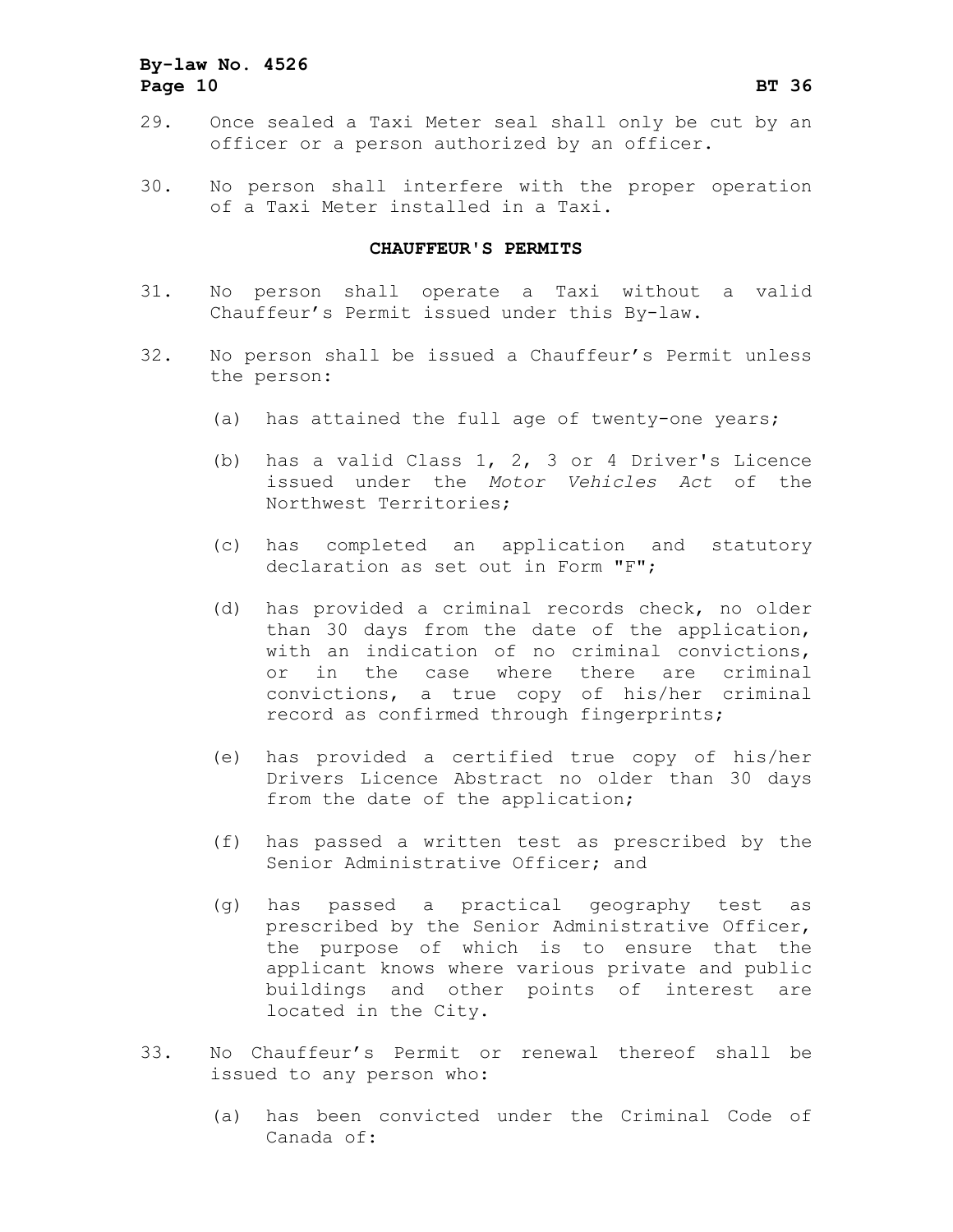- (i) a sexual offence or offence relating to corrupt public morals; or
- (ii) an offence relating to, homicide, aggravated assault, kidnapping or abduction; or an offence relating to robbery; or
- (iii) an offence relating to the trafficking of drugs or narcotics under the *Controlled Drugs and Substances Act* of Canada; or
- (iv) any offence while on duty as a taxi driver; or
- (b) has been convicted under the *Criminal Code* of Canada or the *Controlled Drugs and Substances Act* within the two year period immediately preceding the date of application of any offence not described in Section 33(a); or
- (c) has been convicted of a total of five offences under the *Motor Vehicles Act*, the *Liquor Act* or any By-law of the City regulating taxis or traffic within a period of one year immediately preceding the application.
- 34. Any holder of a valid Chauffeur's Permit who is convicted of an offence described in Section 33 shall forthwith report said conviction to the Senior Administrative Officer.
- 35. The Senior Administrative Officer, upon receipt of:
	- (a) an application for a Permit as prescribed in Form "F" of this By-law;
	- (b) a Permit fee as prescribed in By-law No. 4436 or any successor by-law; and
	- (c) upon being satisfied that the conditions of this By-law have been met;

shall issue a Chauffeur's Permit to the applicant as in Form "G" of this By-law.

- 36. No person shall provide false information in relation to a chauffeur's permit application.
- 37. Any application containing false information or failure to provide any required information under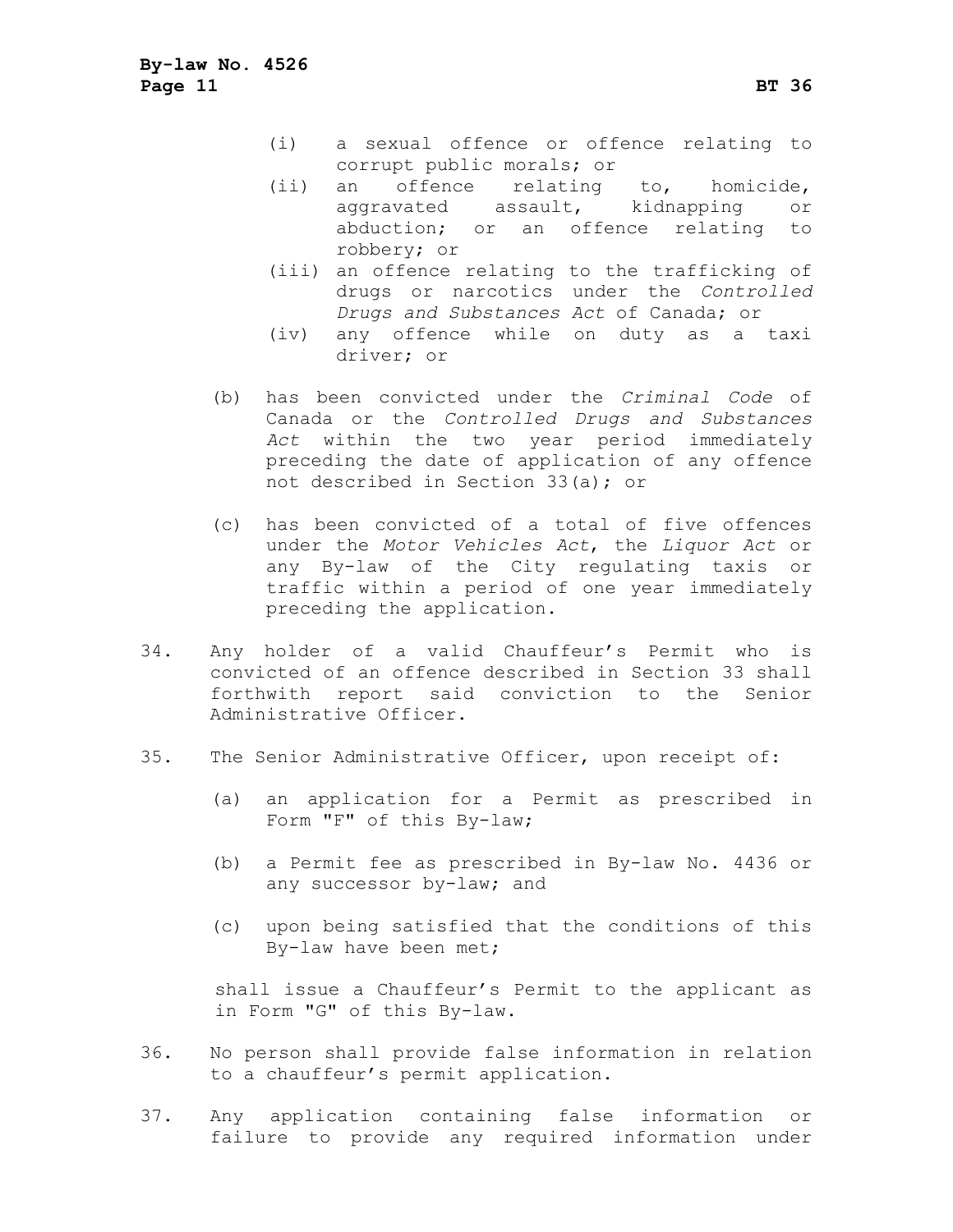this By-law, may be grounds for refusal to issue a Permit, suspension of a Permit or for immediate cancellation of the Permit.

- 38. A Permit shall be dated the date of issue and shall be valid for a period of three (3) year unless otherwise cancelled, revoked or suspended.
- 39. A Driver shall display his or her Permit in such a manner as to be visible to any passenger in the taxi.
- 40. A Chauffeur's Permit or renewal thereof shall be revoked or suspended by the Senior Administrative Officer if:
	- (a) The drivers licence issued under the *Motor Vehicles Act of the Northwest Territories* has been revoked or suspended; or
	- (b) the Chauffeur's Permit holder has been convicted of any one of the offences specified in Section 33.
- 41. A Chauffeur's Permit shall be issued or reinstated by the Senior Administrative Officer upon the direction of Council where, following an appeal filed in accordance with Section 51 of this By-law, Council is satisfied that the driving record and criminal record of the appellant is such that the Permit should properly be issued or reinstated under the conditions of this by-law.

#### **GENERAL DRIVER REGULATIONS**

- 42. A Driver shall not:
	- (a) use abusive, insulting or profane language;
	- (b) permit a greater number of passengers to be carried in the Taxi than the number of seats equipped with seatbelts provided;
	- (c) set the Taxi in motion while a passenger is entering or leaving the Taxi;
	- (d) collect fees or give change while the Taxi is in motion;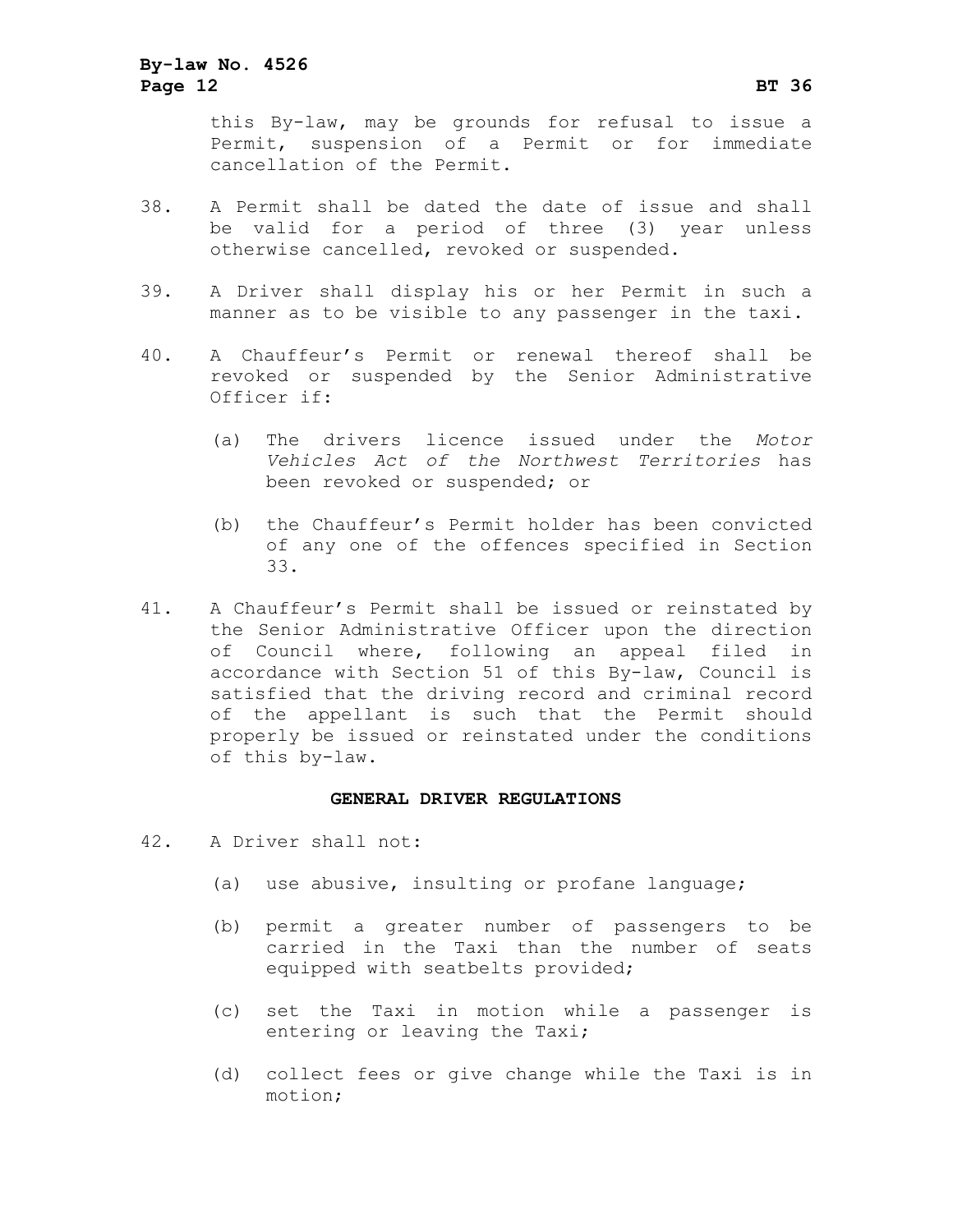## **By-law No. 4526 Page 13 BT 36**

- (e) take on additional passengers after the Taxi has departed, unless with the consent of the passengers already in the Taxi;
- (f) discriminate in any way against any person while on duty because of sex, race, colour or creed;
- (g) refuse to convey within the City any orderly persons upon request, unless the Taxi is engaged or the Driver is prohibited by law from or incapable of conveying such person, or unless the person is an unaccompanied child under the age of five years;
- (h) eat or talk on a cell phone while conveying passengers for hire; or
- (i) play a radio when requested by a passenger.
- 43. A Driver shall:
	- (a) extend taxi service as is practicable from curb to curb;
	- (b) unless otherwise directed by a passenger, drive the most direct practicable route to the destination;
	- (c) upon request by a passenger, issue a receipt of the fare paid;
	- (d) notify the Senior Administrative Officer of any change of employment or address; and
	- (e) be neat and clean in his/her person and dress, subject to approval by the Senior Administrative Officer.
- 44. A Driver shall, when so requested, assist any Officer, member of the R.C.M.P. or member of the City Fire Division by conveying any person to any place within the City, and the Driver shall be entitled, after the performance of such service, to receive the prescribed fare which shall be paid by the responsible party.
- 45. No person shall smoke in a licenced Taxi at any time.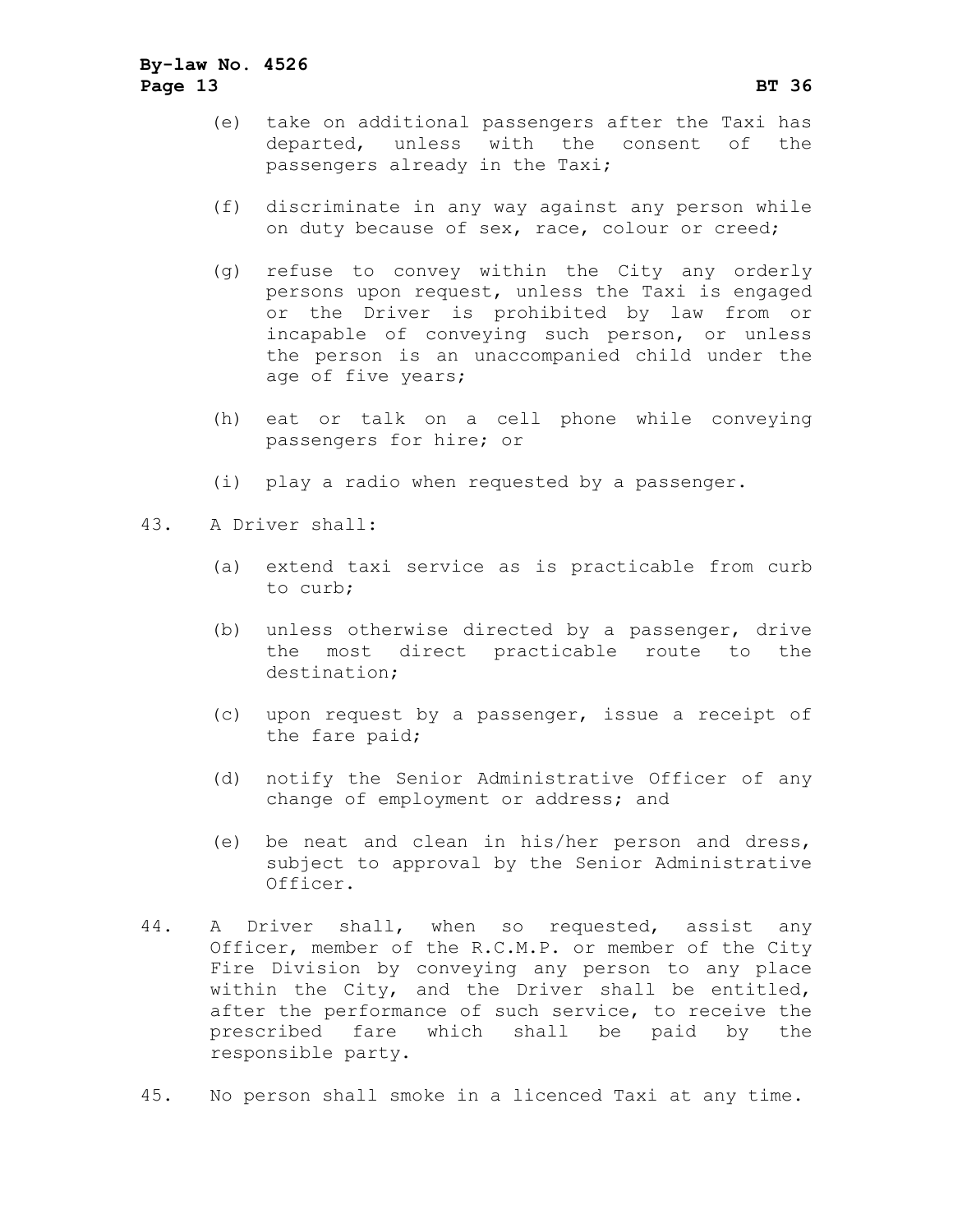#### **TAXI FARES**

- 46. No Driver or Taxi Operator shall charge or permit to be charged fares to passengers in a Taxi in excess of the fares prescribed in the City of Yellowknife Fees and Charges By-law No. 4436 or any successor by-law.
- 47. A legible schedule of fare rates, as authorized by the Fees and Charges By-law No. 4436 or any successor by-law, shall be kept in a licenced taxi and available for review when requested by a customer.

#### **TAXI STANDS**

## **Section 48, as amended by By-law No. 4694, July 16, 2012**

- 48. The Senior Administrative Officer may create new Taxi Stands, delete unused Taxi Stands and may designate a Taxi Stand to a Taxi Brokerage Business upon receipt of:
	- (a) a written request from the Taxi Brokerage Business stating the reasons a stand is required and the location desired; and
	- (b) payment in the amount prescribed in the City of Yellowknife Fees and Charges By-law No. 4436 or any successor by-law for one year's rental per stand.
- 49. No Driver or Taxi Operator shall park or occupy a Taxi Stand unless the Taxi Stand is designated for the use of the Taxi Brokerage Business where the Driver is employed or under contract.
- 50. The rental fee as prescribed in the City of Yellowknife Fees and Charges By-law No. 4436 shall be payable to the City on an annual basis on or before the 31st day of March of each year.

#### **APPEALS**

51. An applicant for a Permit or Licence, may appeal to Council the decision of the Senior Administrative Officer to refuse, revoke or suspend a Permit or Licence within ten days of the date of such refusal, revocation, or suspension, and a decision of Council on such appeal shall be final.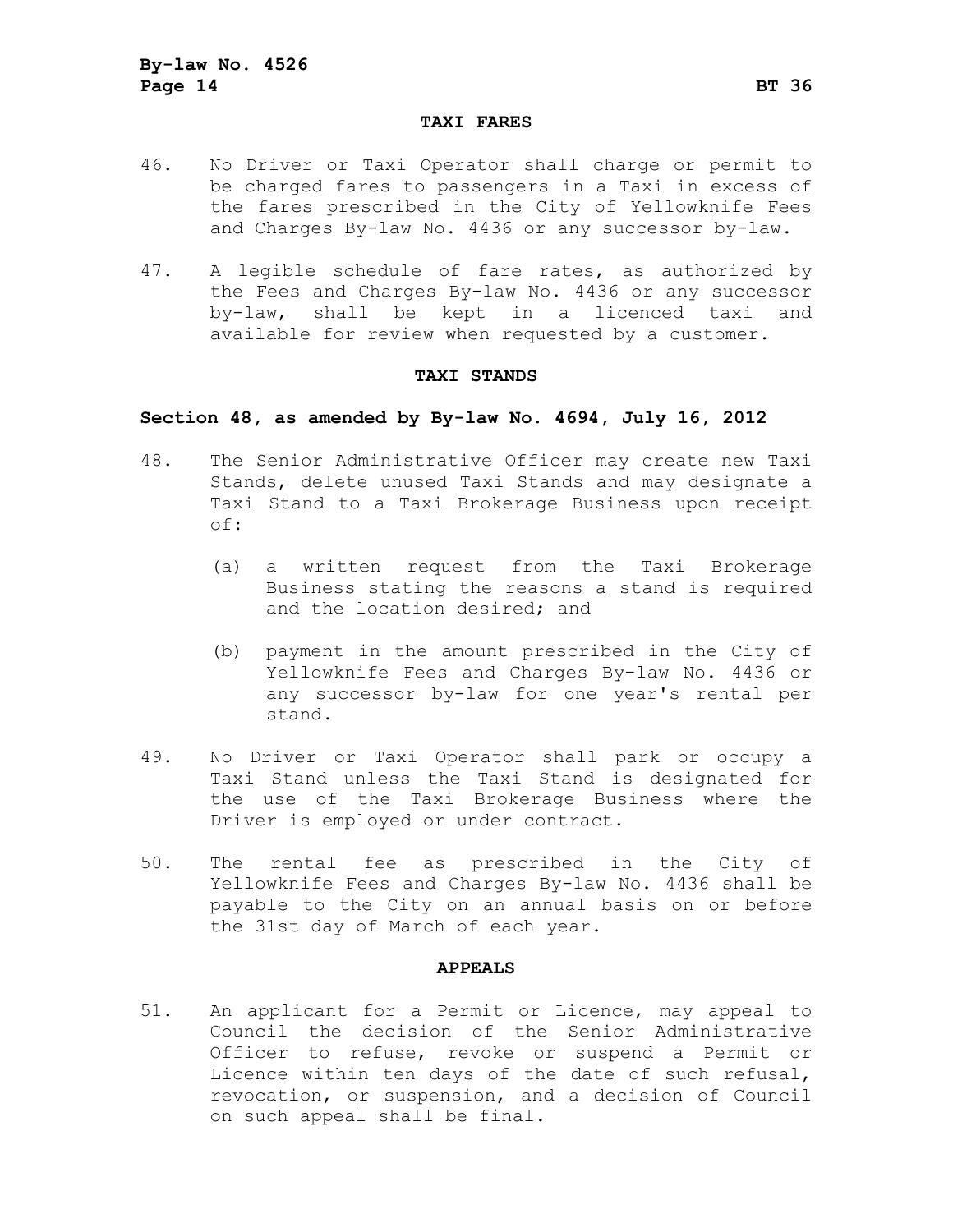## **By-law No. 4526 Page 15 BT 36**

- 52. Any person or company may appeal to Council any decision of the Senior Administrative Officer to grant a Permit or Licence within ten days of the date of issuance, and a decision of Council on such appeal shall be final.
- 53. An appeal made under Sections 51 or 52 shall:
	- (a) be in writing stating reasons for the appeal;
	- (b) be delivered to the City Clerk;
	- (c) be heard by Council at a regular or special Council meeting within twenty-one days from the date it is received; and
	- (d) be accompanied by a fee as prescribed in the City of Yellowknife Fees and Charges By-law No. 4436 or any successor by-law.

#### **PENALTIES**

- 54. Any person violating any provision of this By-law is guilty of an offence and is liable upon Summary Conviction to a fine not exceeding:
	- (a) Two thousand (\$2,000.00) dollars for an individual;
	- (b) Ten thousand (\$10,000.00) dollars for a corporation; and/or
	- (c) Imprisonment for a period not exceeding six months, in default of payment of a fine.
- 55. Pursuant to Section 54 of this By-law, an Officer may issue a Summary Offence Ticket Information in the form prescribed by the *Summary Conviction Procedures Act R.S.N.W.T. 1988,c.S-15* and it's regulations, to any person who violates any provision of this By-law and such person may, in lieu of prosecution, pay the City a voluntary penalty of:
	- (a) One hundred (\$100.00) dollars for an individual; and
	- (b) Five hundred (\$500.00) dollars for a corporation;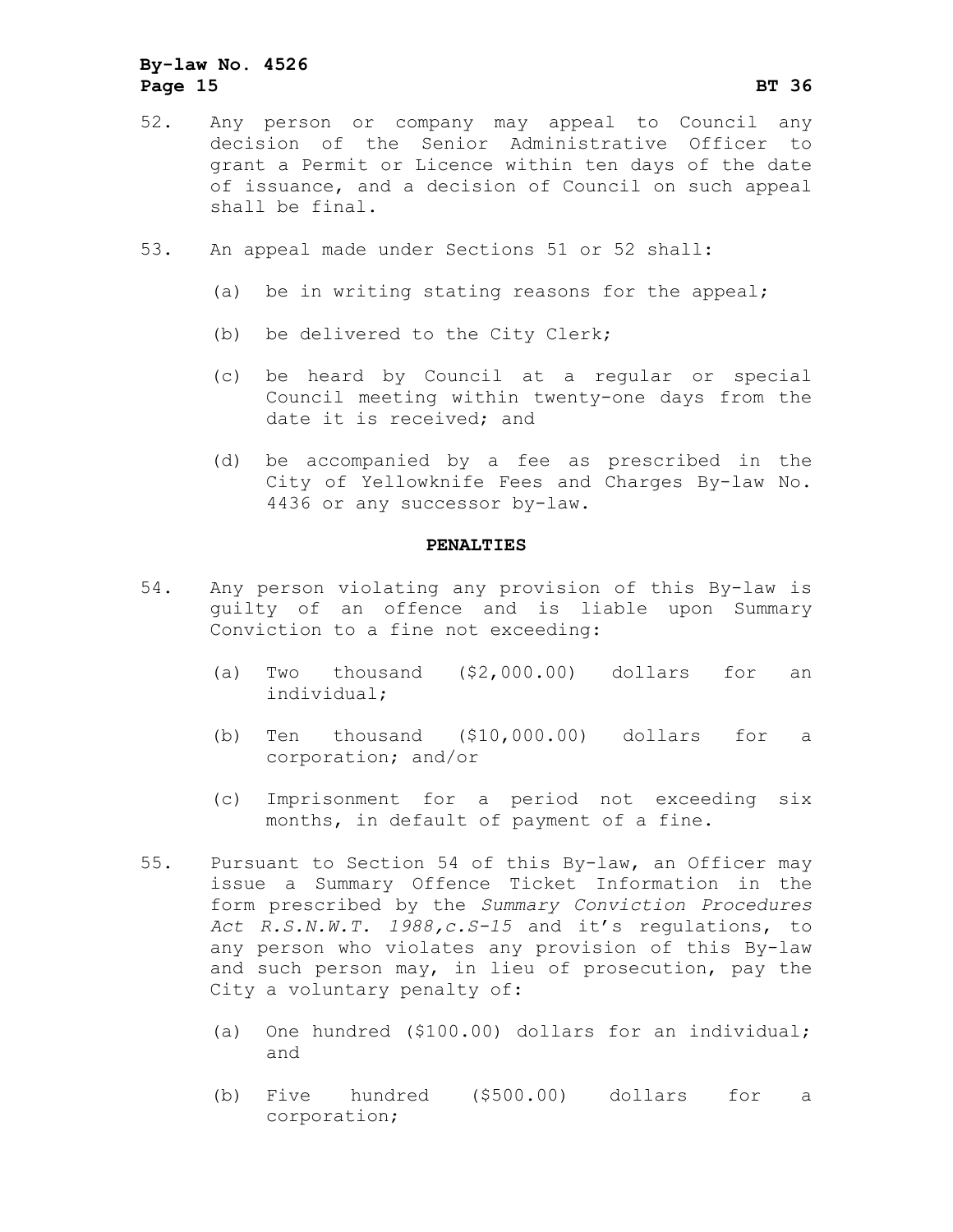prior to the court date specified on the ticket.

#### **REPEAL**

56. By-law Nos. 3653, 3698, 3968, 4009, 4098, 4122, 4238, 4285, 4337, 4423, 4466 are hereby repealed.

#### **EFFECT**

57. This By-law shall come into effect upon receiving Third Reading and otherwise meets the requirements of Section 75 of the *Cities, Towns and Villages Act*.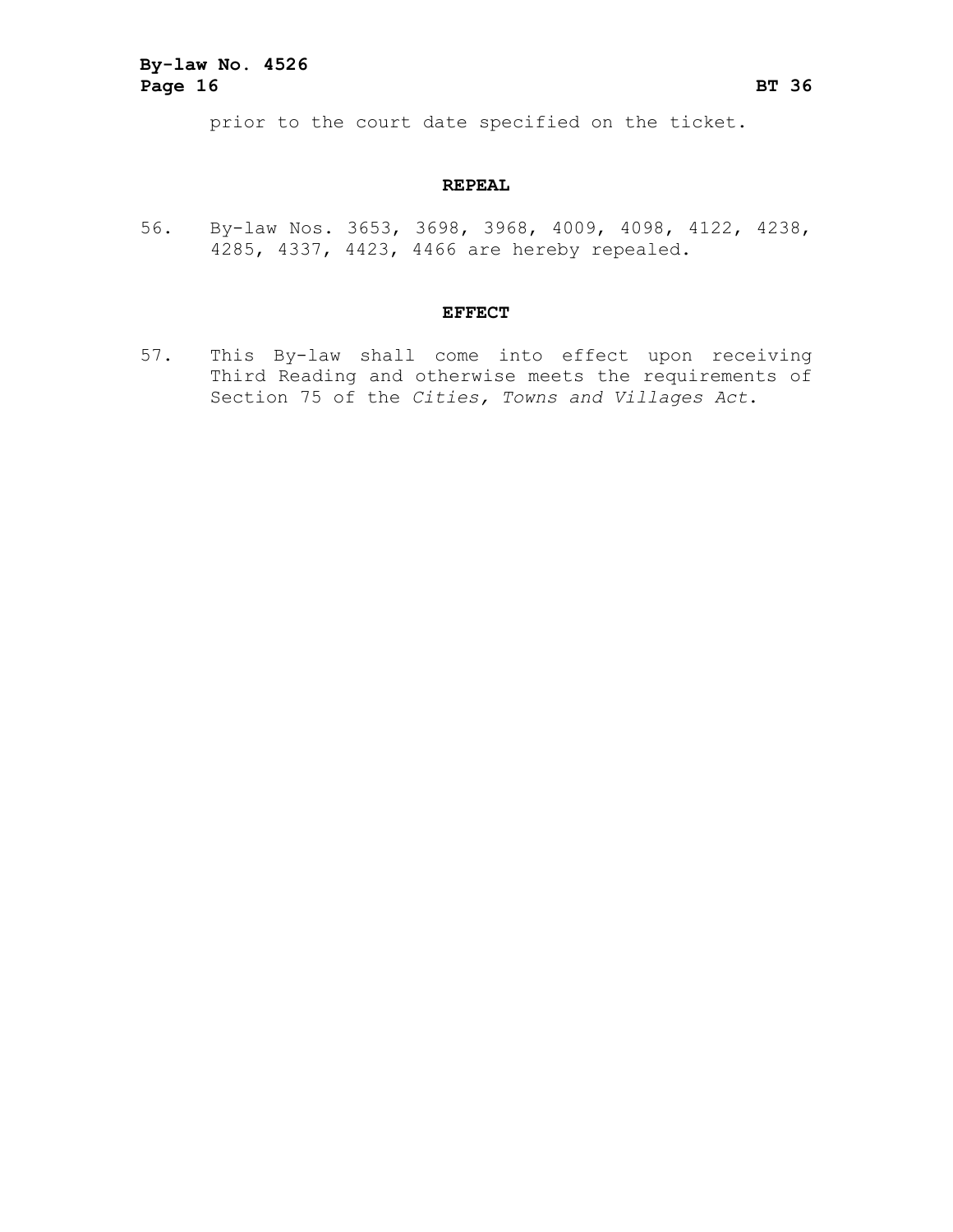## **CITY OF YELLOWKNIFE BY-LAW NO. 4526 SCHEDULE "A"**

Taxi Stand Schedule

**Schedule A Removed by By-law No. 4694, July 16, 2012**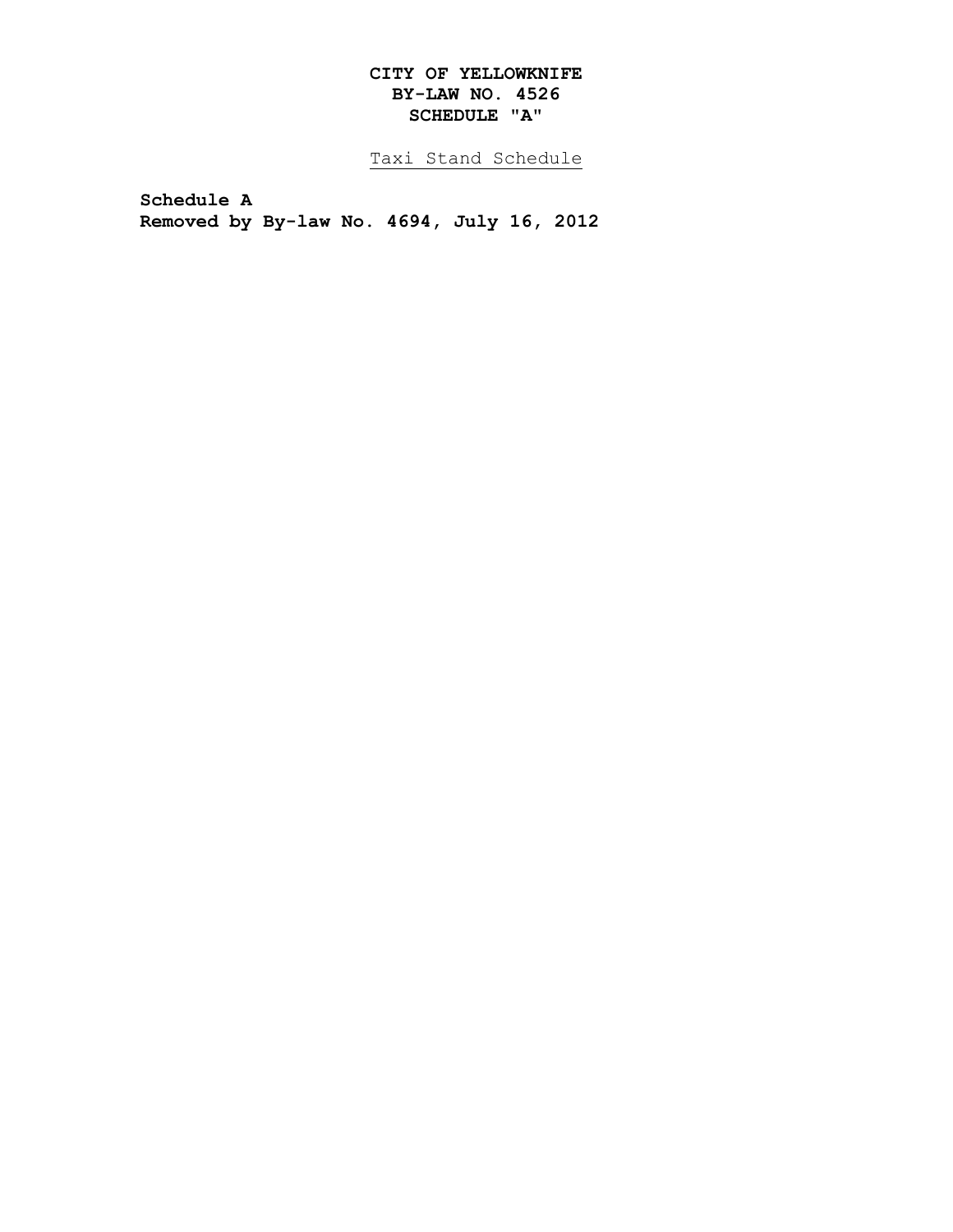#### **CITY OF YELLOWKNIFE BY-LAW NO. 4526 FORM "A"**

| APPLICATION FOR A TAXI BROKERAGE LICENCE |  |  |  |
|------------------------------------------|--|--|--|
|                                          |  |  |  |

|             | New Licence $\Box$                 |                                                                                                                    | Licence Transfer        □                           |           |                      |                                                                                                                                                                                                                                                                                                                                                                                                           |
|-------------|------------------------------------|--------------------------------------------------------------------------------------------------------------------|-----------------------------------------------------|-----------|----------------------|-----------------------------------------------------------------------------------------------------------------------------------------------------------------------------------------------------------------------------------------------------------------------------------------------------------------------------------------------------------------------------------------------------------|
|             |                                    |                                                                                                                    |                                                     |           |                      |                                                                                                                                                                                                                                                                                                                                                                                                           |
|             |                                    |                                                                                                                    |                                                     |           |                      | Ltd. Company: Partnership: Sole Proprietorship:                                                                                                                                                                                                                                                                                                                                                           |
|             |                                    |                                                                                                                    | Name and Addresses of Officers, Partners or Owners: |           |                      |                                                                                                                                                                                                                                                                                                                                                                                                           |
|             |                                    |                                                                                                                    |                                                     |           |                      |                                                                                                                                                                                                                                                                                                                                                                                                           |
|             |                                    |                                                                                                                    |                                                     |           |                      |                                                                                                                                                                                                                                                                                                                                                                                                           |
|             |                                    |                                                                                                                    |                                                     |           |                      |                                                                                                                                                                                                                                                                                                                                                                                                           |
|             |                                    |                                                                                                                    |                                                     |           |                      |                                                                                                                                                                                                                                                                                                                                                                                                           |
|             | (name and title)<br>the applicant: |                                                                                                                    |                                                     |           |                      | I, ________________________, of the City of Yellowknife, declare that                                                                                                                                                                                                                                                                                                                                     |
| i)<br>ii)   |                                    | $\mathbb{N} \circ .$ $\qquad \qquad$ ) ;                                                                           |                                                     |           |                      | holds a valid and subsisting Business Licence issued pursuant to<br>the Business Licence By-law of the City of Yellowknife (Licence<br>has entered into written contracts with at least ten (10) taxi                                                                                                                                                                                                     |
| iii)<br>iv) | operators;                         |                                                                                                                    | functions of a taxi brokerage; and                  |           |                      | is able to provide and maintain a continuous 24 hour service with<br>telephone and is equipped with properly functioning two way radio<br>equipment licensed by Industry Canada (Spectrum, Information<br>Technologies & Telecommunications Sector), and/or a computerized<br>dispatching system satisfactory to carry out the dispatch<br>that the applicant has received and read a copy of the current |
|             |                                    |                                                                                                                    | in accordance with the provisions thereof.          |           |                      | City of Yellowknife Livery Licence By-law and agrees to operate                                                                                                                                                                                                                                                                                                                                           |
|             | this application:                  |                                                                                                                    |                                                     |           |                      | List of operating equipment for the dispatch service, submitted with                                                                                                                                                                                                                                                                                                                                      |
|             |                                    |                                                                                                                    |                                                     |           |                      |                                                                                                                                                                                                                                                                                                                                                                                                           |
| (month)     |                                    | Declared before me at the City of<br>Yellowknife in the Northwest<br>Territories this day of<br>$\frac{1}{(year)}$ |                                                     | Declarant |                      |                                                                                                                                                                                                                                                                                                                                                                                                           |
|             |                                    |                                                                                                                    |                                                     |           | For and On Behalf Of |                                                                                                                                                                                                                                                                                                                                                                                                           |

A Commissioner for Oaths in and for the Northwest Territories.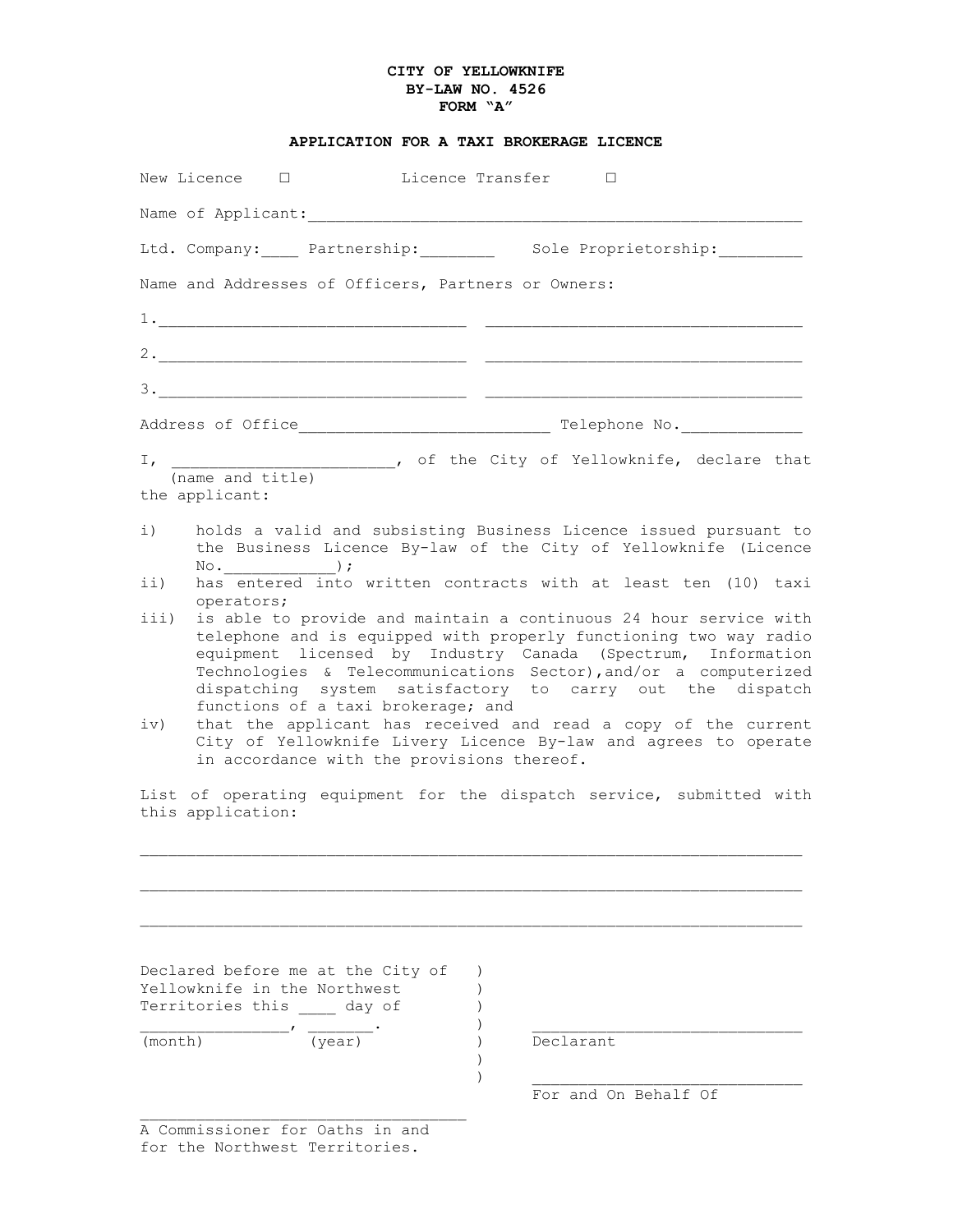## **CITY OF YELLOWKNIFE BY-LAW NO. 4526 FORM "A"**

#### **APPLICATION FOR TAXI BROKERAGE LICENCE**

| <b>MAKE</b> | MODEL | <b>YEAR</b> | SERIAL NO. | LIVERY<br><b>PLATE</b> | LICENCE<br>NO. |
|-------------|-------|-------------|------------|------------------------|----------------|
|             |       |             |            |                        |                |
|             |       |             |            |                        |                |
|             |       |             |            |                        |                |
|             |       |             |            |                        |                |
|             |       |             |            |                        |                |
|             |       |             |            |                        |                |
|             |       |             |            |                        |                |
|             |       |             |            |                        |                |
|             |       |             |            |                        |                |
|             |       |             |            |                        |                |
|             |       |             |            |                        |                |
|             |       |             |            |                        |                |
|             |       |             |            |                        |                |
|             |       |             |            |                        |                |
|             |       |             |            |                        |                |
|             |       |             |            |                        |                |
|             |       |             |            |                        |                |
|             |       |             |            |                        |                |
|             |       |             |            |                        |                |
|             |       |             |            |                        |                |
|             |       |             |            |                        |                |
|             |       |             |            |                        |                |
|             |       |             |            |                        |                |
|             |       |             |            |                        |                |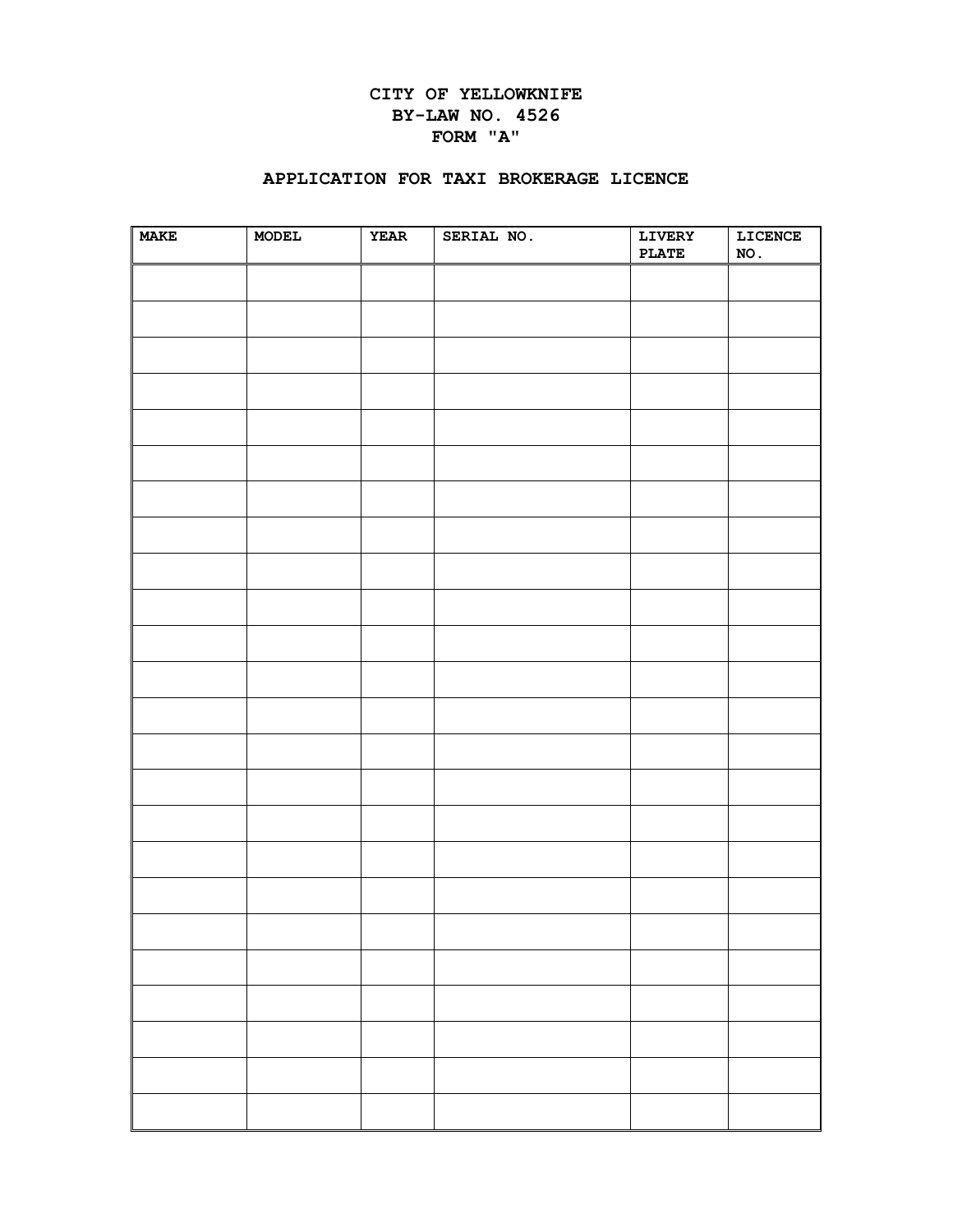## **City of Yellowknife BY-LAW NO. 4526 FORM "B"**

#### **BROKERAGE LICENCE**

#### **CITY OF YELLOWKNIFE TAXI BROKERAGE LICENCE**

DATE:

\_\_\_\_\_\_\_\_\_\_\_\_\_\_\_\_\_\_\_\_\_\_\_\_\_\_\_\_ OF \_\_\_\_\_\_\_\_\_\_\_\_\_\_\_\_\_\_\_\_\_\_\_\_\_\_

(Company) (Address)

Represented by\_\_\_\_\_\_\_\_\_\_\_\_\_\_\_\_\_\_\_\_\_\_\_\_\_\_\_\_\_\_\_\_\_\_\_\_\_\_\_\_\_\_\_\_\_

(Agent)

Having met the conditions of the City of Yellowknife Livery Licence By-law No. 4526 is herby licenced as a Taxi Brokerage Business.

This licence expires at midnight (24:00 Hours) on the 31st day of March, 20\_\_\_\_.

Approved

\_\_\_\_\_\_\_\_\_\_\_\_\_\_\_\_\_\_\_\_\_\_\_\_\_\_\_\_\_\_\_\_\_\_\_\_\_\_\_ Manager, Municipal Enforcement Division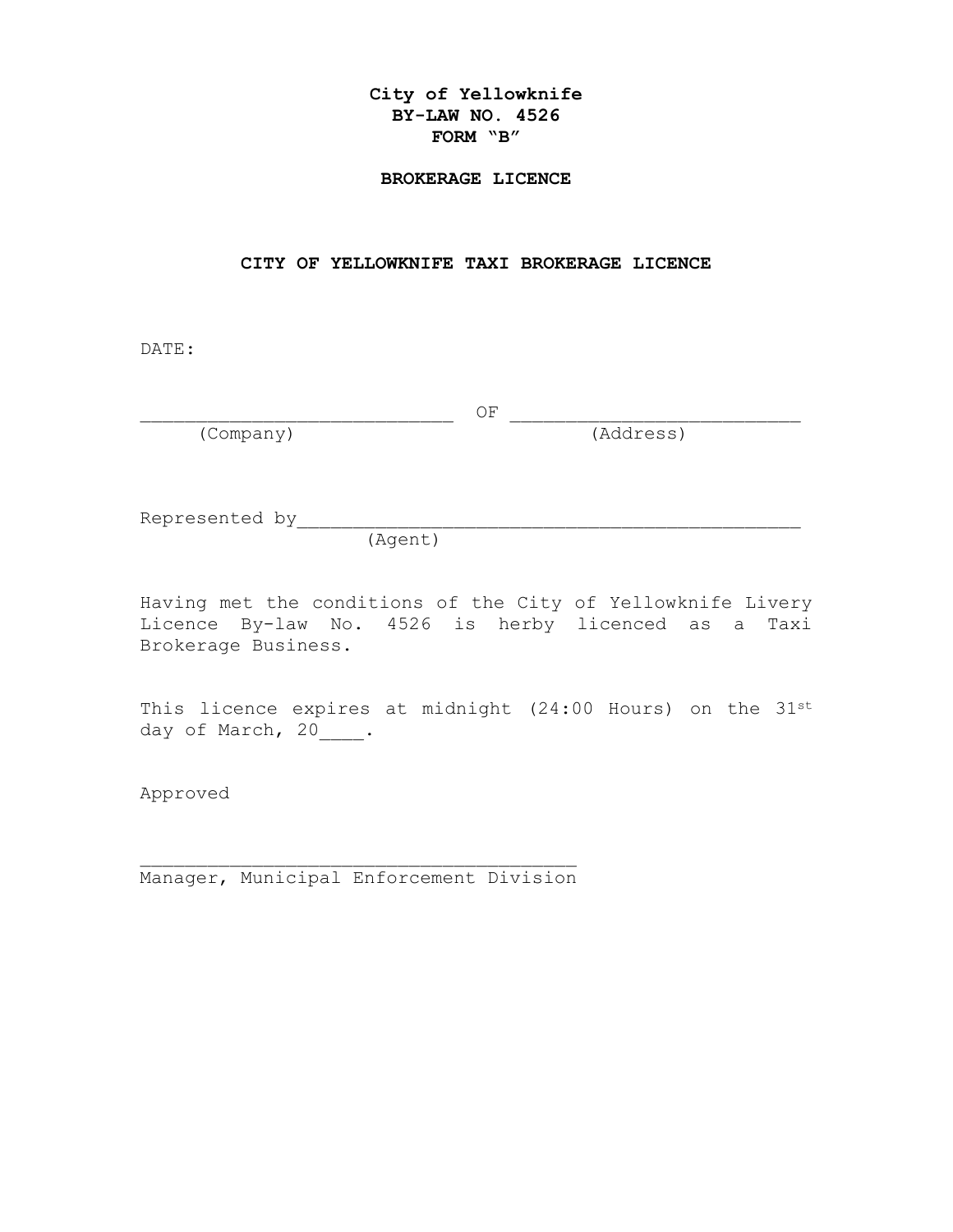## **CITY OF YELLOWKNIFE BY-LAW NO. 4526 FORM "C"**

#### **APPLICATION FOR A TAXI LICENCE**

Applicant: \_\_\_\_\_\_\_\_\_\_\_\_\_\_\_\_\_\_\_\_ Address:\_\_\_\_\_\_\_\_\_\_\_\_\_\_\_\_\_\_\_\_\_\_\_\_\_\_\_\_\_

I\_\_\_\_\_\_\_\_\_\_\_\_\_\_\_\_\_\_\_\_\_\_\_\_\_\_\_ of Yellowknife, Northwest Territories do

(applicant) declare that that I have entered into a written contract with a taxi brokerage business for the provision of 24 hour dispatch service, or that I hold a valid Taxi Brokerage Licence and that the taxi described as follows:

| <b>MAKE</b> | <b>MODEL</b> | <b>YEAR</b> | SERIAL NO. | LICENCE NO. |
|-------------|--------------|-------------|------------|-------------|
|             |              |             |            |             |

- i) has had a certified mechanical inspection by a certified, licenced mechanic authorized by the City, completed within thirty (30) days of the date of this application;
- ii) holds a valid and legally binding contract with a licenced Taxi Brokerage Business for twenty-four (24) dispatcher service (copy attached hereto);
- iii) holds a valid Public Service Registration and insurance coverage applicable for the company's taxi for the current licencing year;
- iv) has a properly functioning two-way radio licenced by the Government of Canada, (Spectrum Information Technologies & Telecommunications Sector)and/or a computerized dispatching system that allows for communication between the individual driver and the taxis dispatch center in the Taxi; and

\_\_\_\_\_\_\_\_\_\_\_\_\_\_\_\_\_\_\_\_\_\_\_\_\_\_\_\_\_\_\_\_\_ \_\_\_\_\_\_\_\_\_\_\_\_\_\_\_\_\_\_\_\_\_\_\_\_\_\_\_\_\_\_\_\_\_\_\_

v) a properly functioning taximeter in the Taxi.

(Applicant) (Date)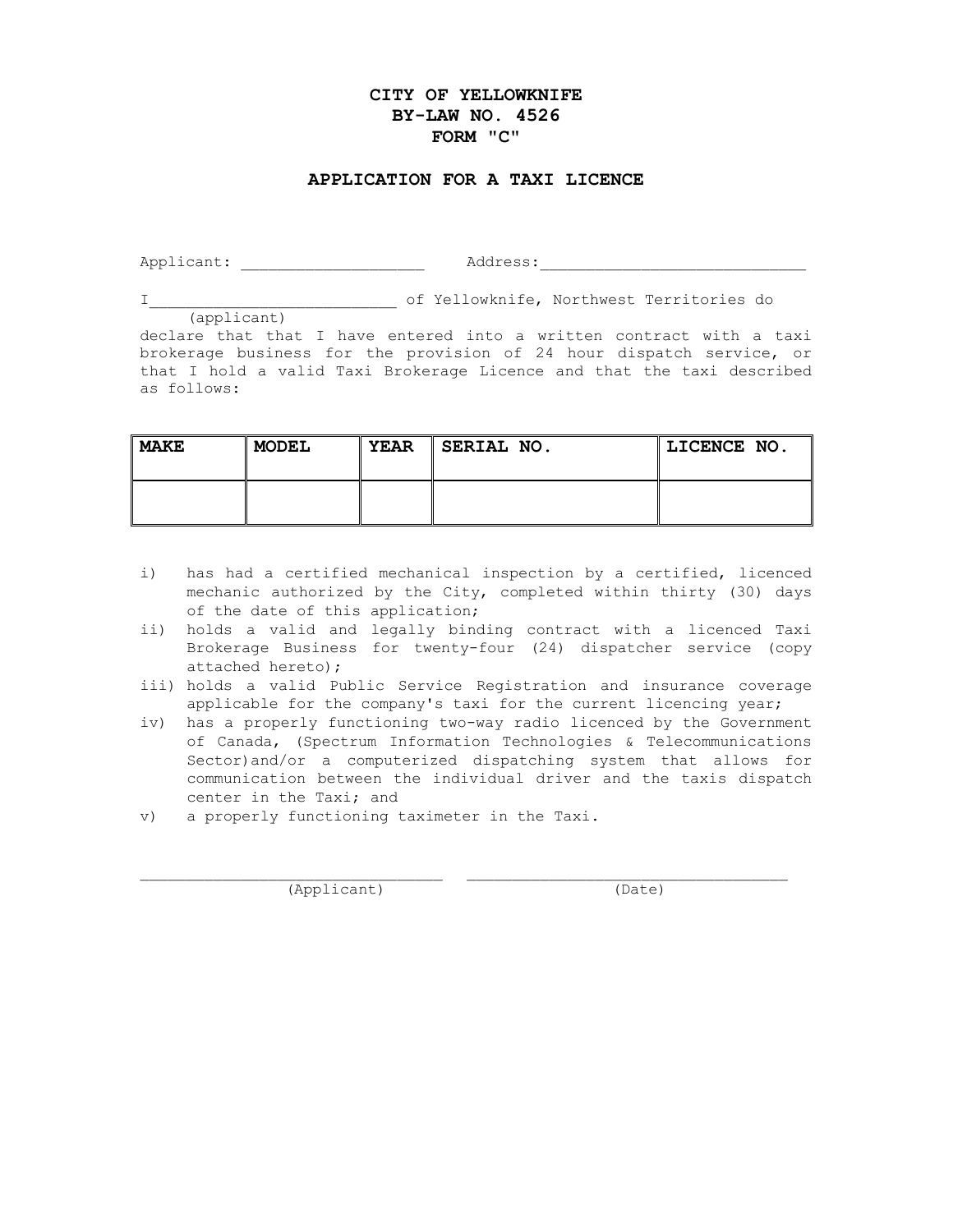## **CITY OF YELLOWKNIFE BY-LAW NO. 4526 FORM "D"**

#### **TAXI LICENCE**

Date: \_\_\_\_\_\_\_\_\_\_\_\_\_\_\_\_

This is to certify that:

Applicant:

Address: \_\_\_\_\_\_\_\_\_\_\_\_\_\_\_\_\_\_\_\_\_\_\_\_\_\_\_\_\_\_\_\_\_\_\_

Representing:

(Company)

has complied with the requirements of the Livery Licence Bylaw and having paid the prescribed fee, is hereby licensed to operate the following vehicle as a Taxi within the City of Yellowknife.

| MAKE | <b>MODEL</b> | <b>YEAR</b> | SERIAL NO. | <b>PLATE</b> | LIVERY   LICENCE   <br>'NO. |
|------|--------------|-------------|------------|--------------|-----------------------------|
|      |              |             |            |              |                             |

This licence expires at midnight (24:00 hours) on

\_\_\_\_\_\_\_\_\_\_\_\_\_\_\_\_\_\_\_\_\_\_\_\_. Day/month/year

\_\_\_\_\_\_\_\_\_\_\_\_\_\_\_\_\_\_\_\_\_\_\_\_\_\_\_\_\_\_\_\_\_\_\_\_\_\_\_ Manager, Municipal Enforcement Division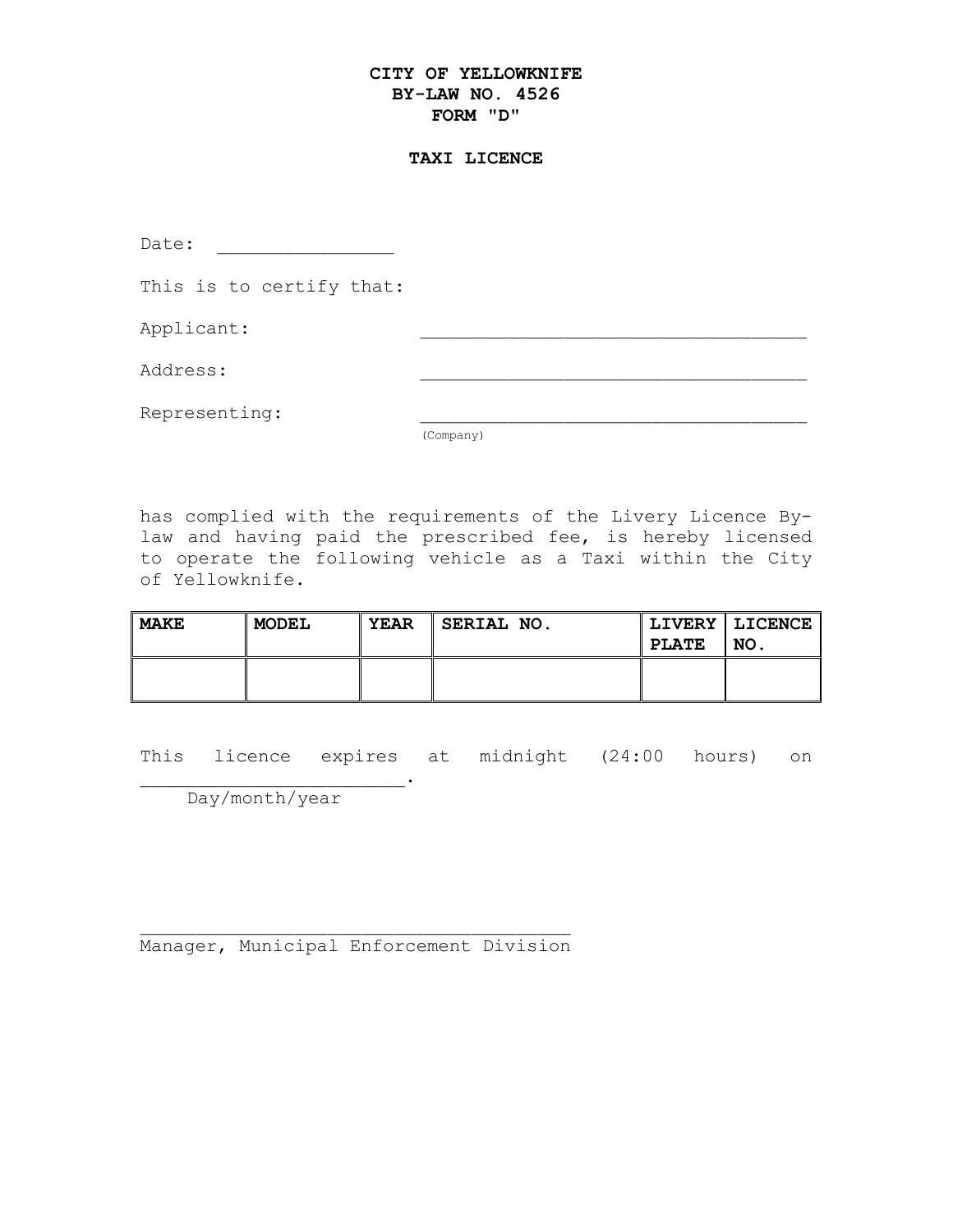**CITY OF YELLOWKNIFE BY-LAW NO. 4526**

**SAMPLE TAXI PLATE WITH VALIDATION STICKER**

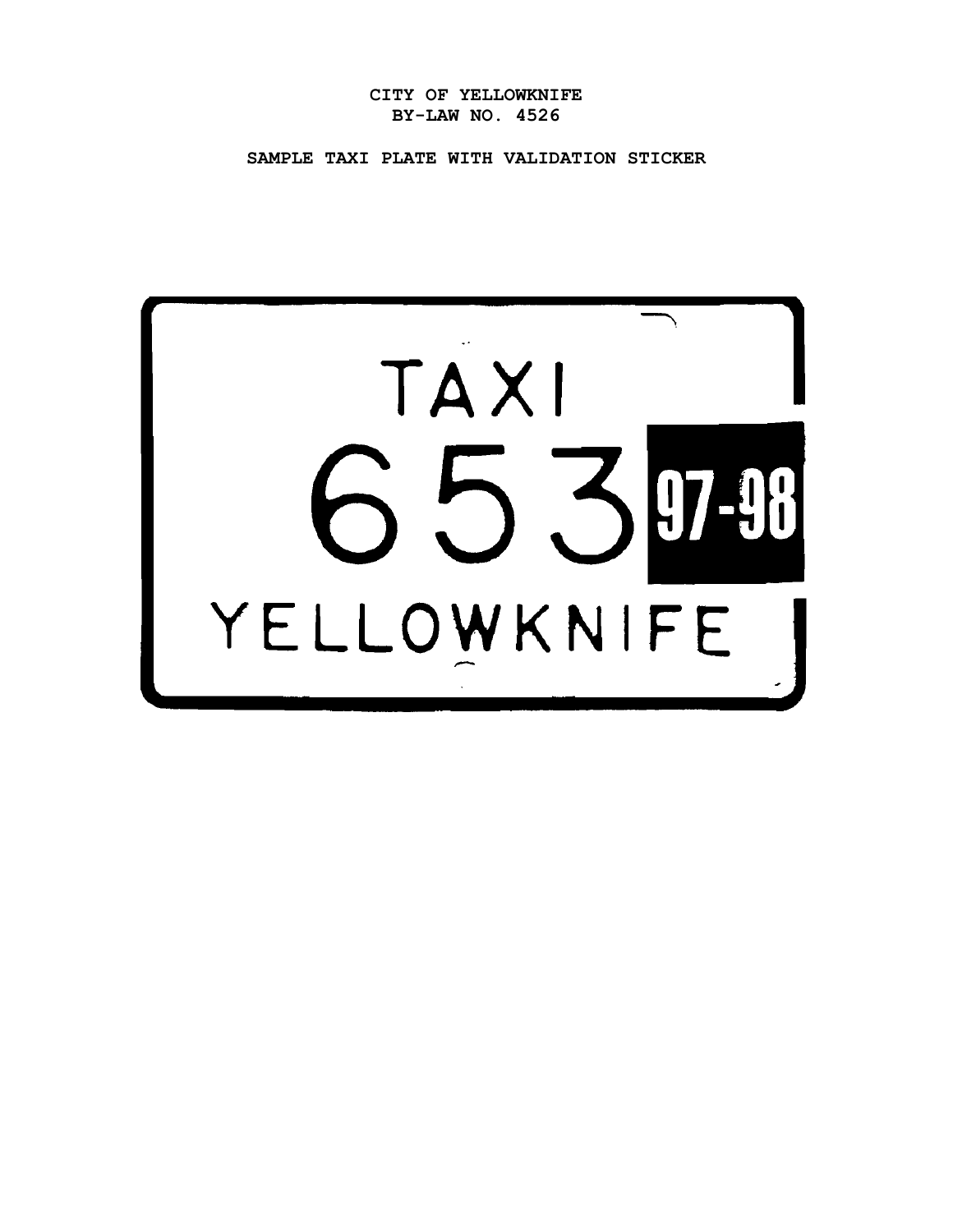## **CITY OF YELLOWKNIFE BY-LAW NO. 4526 FORM "E1"**

## **APPLICATION TO TRANSFER LIVERY LICENCE PLATE TO NEW VEHICLE**

(Must be Accompanied by Mechanical Inspection Form)

| (Applicant)  |  | (Address)                                                 |    |           |  |
|--------------|--|-----------------------------------------------------------|----|-----------|--|
| representing |  |                                                           | оf |           |  |
|              |  | (Company)                                                 |    | (Address) |  |
|              |  | hereby make application to transfer my Livery Licence No. |    |           |  |
|              |  | for the current year of                                   |    |           |  |

FROM:

| MAKE | <b>MODEL</b> | <b>YEAR</b> | SERIAL NO. | <b>LIVERY</b><br>LICENCE<br>NO. |
|------|--------------|-------------|------------|---------------------------------|
|      |              |             |            |                                 |

TO:

| MAKE | <b>MODEL</b> | <b>YEAR</b> | SERIAL NO. | <b>LIVERY</b> |
|------|--------------|-------------|------------|---------------|
|      |              |             |            | LICENCE       |
|      |              |             |            | NO.           |
|      |              |             |            |               |
|      |              |             |            |               |

FEE: \$25.00 per licence

\_\_\_\_\_\_\_\_\_\_\_\_\_\_\_\_\_\_\_\_\_\_\_\_\_\_\_\_\_\_\_ \_\_\_\_\_\_\_\_\_\_\_\_\_\_\_\_\_\_\_\_\_\_\_\_\_\_\_\_\_\_\_\_\_\_\_ Signature of Applicant The Date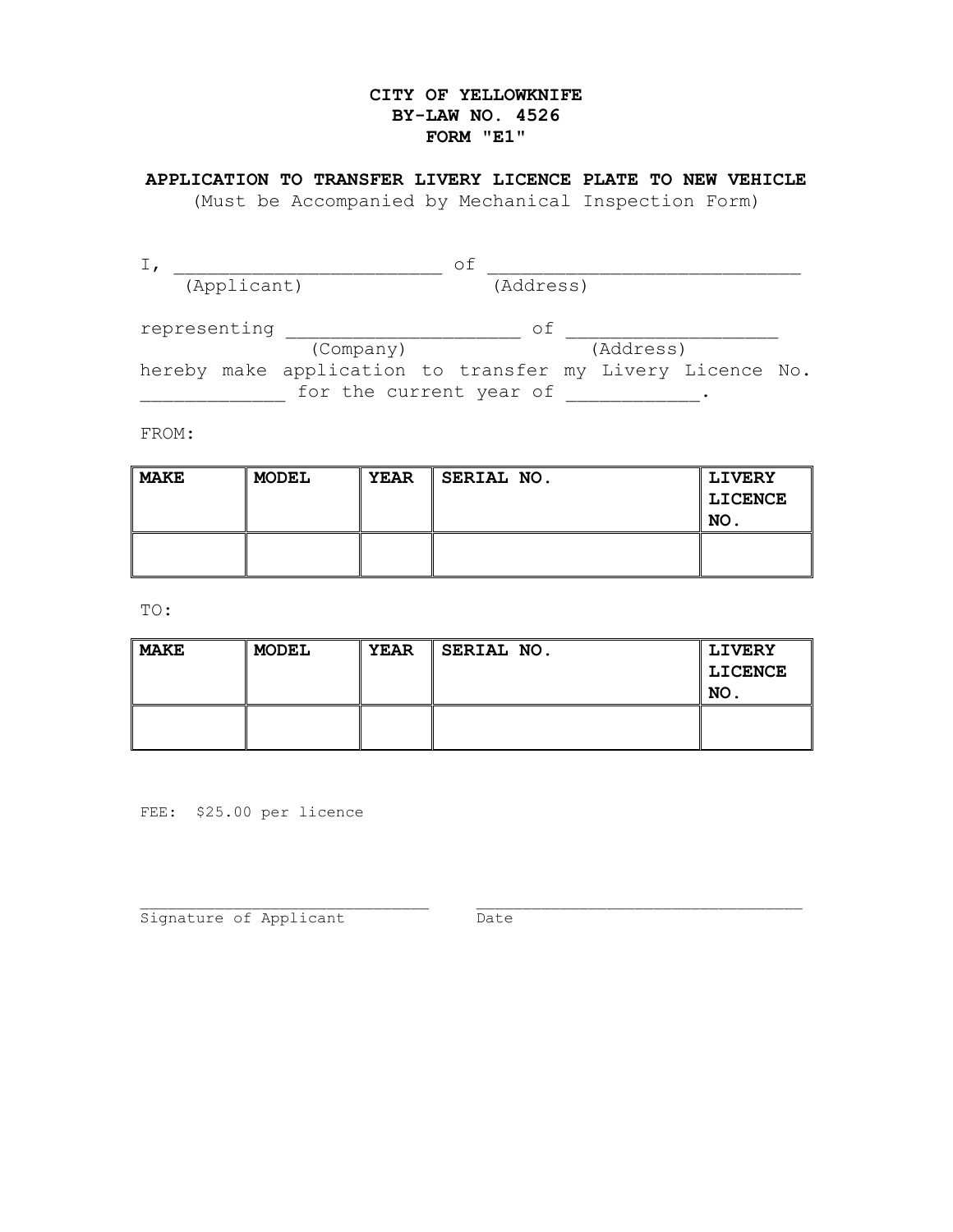## **CITY OF YELLOWKNIFE BY-LAW NO. 4526 FORM "E2"**

## **APPLICATION TO TRANSFER LIVERY LICENCE PLATE TO NEW OWNER**

(Must be Accompanied by Mechanical Inspection Form)

| $I_{\prime}$                  | оf                                                        |
|-------------------------------|-----------------------------------------------------------|
| (Applicant)                   | (Address)                                                 |
| representing                  | оf<br>(Address)                                           |
| (Company)                     |                                                           |
|                               | hereby make application to transfer my Livery Licence No. |
|                               | for the current year of<br>to                             |
|                               | of                                                        |
| (New Owner)                   | (Address)                                                 |
| Representing                  | οf                                                        |
| (Company)                     | (Address)                                                 |
| Taxi is described as follows: |                                                           |

| MAKE | <b>MODEL</b> | <b>YEAR</b> | SERIAL NO. | <b>LIVERY</b> |
|------|--------------|-------------|------------|---------------|
|      |              |             |            | LICENCE       |
|      |              |             |            | NO.           |
|      |              |             |            |               |
|      |              |             |            |               |

\_\_\_\_\_\_\_\_\_\_\_\_\_\_\_\_\_\_\_\_\_\_\_\_\_\_\_\_\_\_\_\_\_ \_\_\_\_\_\_\_\_\_\_\_\_\_\_\_\_\_\_\_\_\_\_\_\_\_\_\_\_\_\_\_\_\_\_\_ Signature of Applicant **Date** 

\_\_\_\_\_\_\_\_\_\_\_\_\_\_\_\_\_\_\_\_\_\_\_\_\_\_\_\_\_\_\_\_\_ \_\_\_\_\_\_\_\_\_\_\_\_\_\_\_\_\_\_\_\_\_\_\_\_\_\_\_\_\_\_\_\_\_\_\_\_ Signature of New Owner Date Date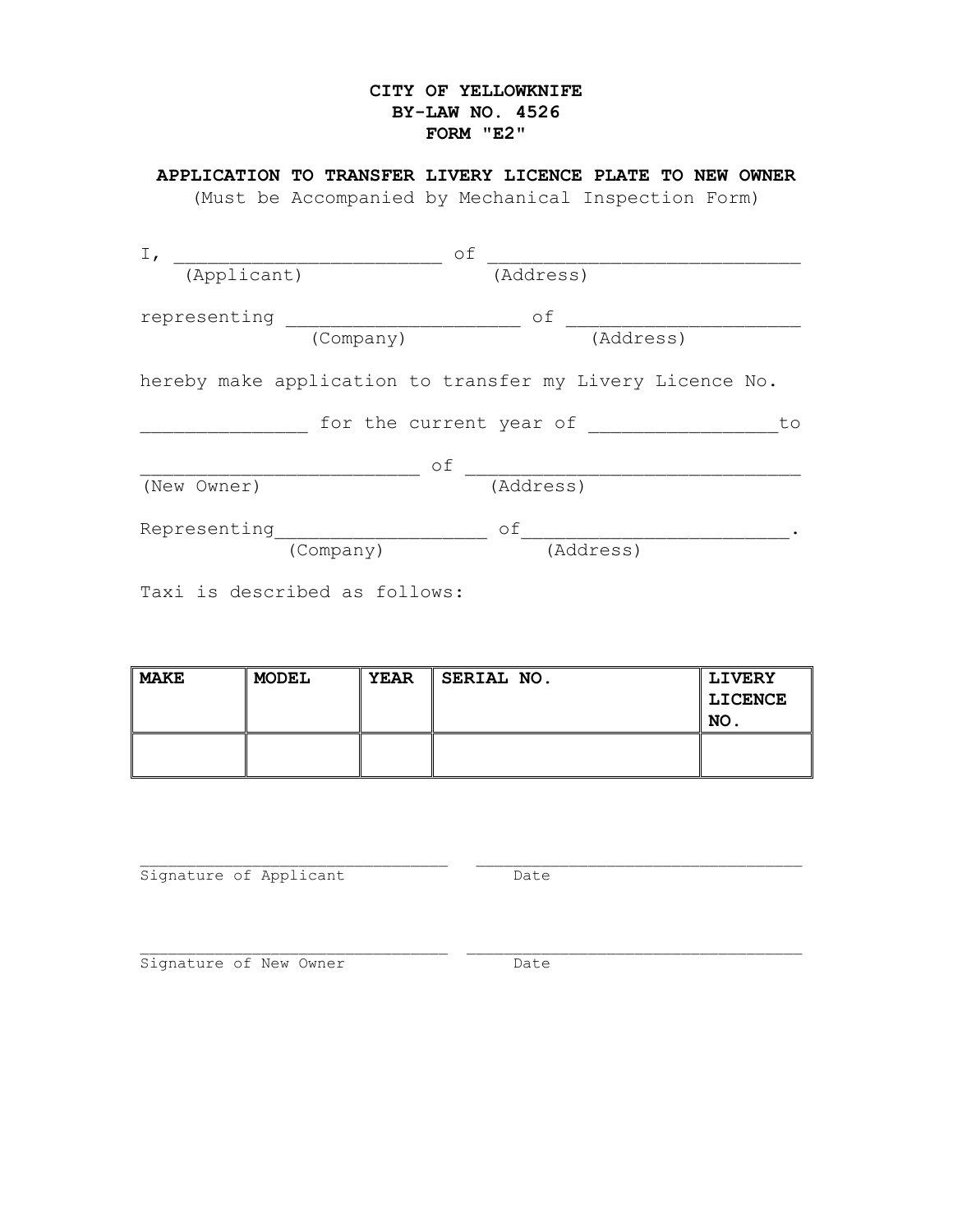#### **City of Yellowknife BY-LAW NO. 4526 FORM "F"**

#### **APPLICATION FOR CHAUFFEUR'S PERMIT**

Name of Applicant: Address:\_\_\_\_\_\_\_\_\_\_\_\_\_\_\_\_\_\_\_\_\_\_\_\_\_\_\_\_\_ Telephone No. :\_\_\_\_\_\_\_\_\_\_\_\_

I, \_\_\_\_\_\_\_\_\_\_\_\_\_\_\_\_\_, of the City of Yellowknife, declare that I:

i) am 21 years of age or more;<br>ii) speak, read and write the E

speak, read and write the English language;

iii) am the holder of a valid Northwest Territories Motor Vehicles Drivers Licence of a class that permits me to operate a taxi for hire; and

that I have received and read a copy of the current City of Yellowknife Livery Licence By-law and agree to operate Taxis in accordance with the provisions of this and other By-laws of the City of Yellowknife, as well as the Motor Vehicles Act of the Northwest Territories and it's regulations relating to traffic and the operation of motor vehicles.

> ) )

| Declared before me at the  |  |
|----------------------------|--|
| City of Yellowknife in the |  |
| Northwest Territories this |  |
| , 2009.<br>dav of          |  |

) Applicant

A Commissioner for Oaths in and for the Northwest Territories. My Commission expires:

\_\_\_\_\_\_\_\_\_\_\_\_\_\_\_\_\_\_\_\_\_\_\_\_\_\_\_\_\_